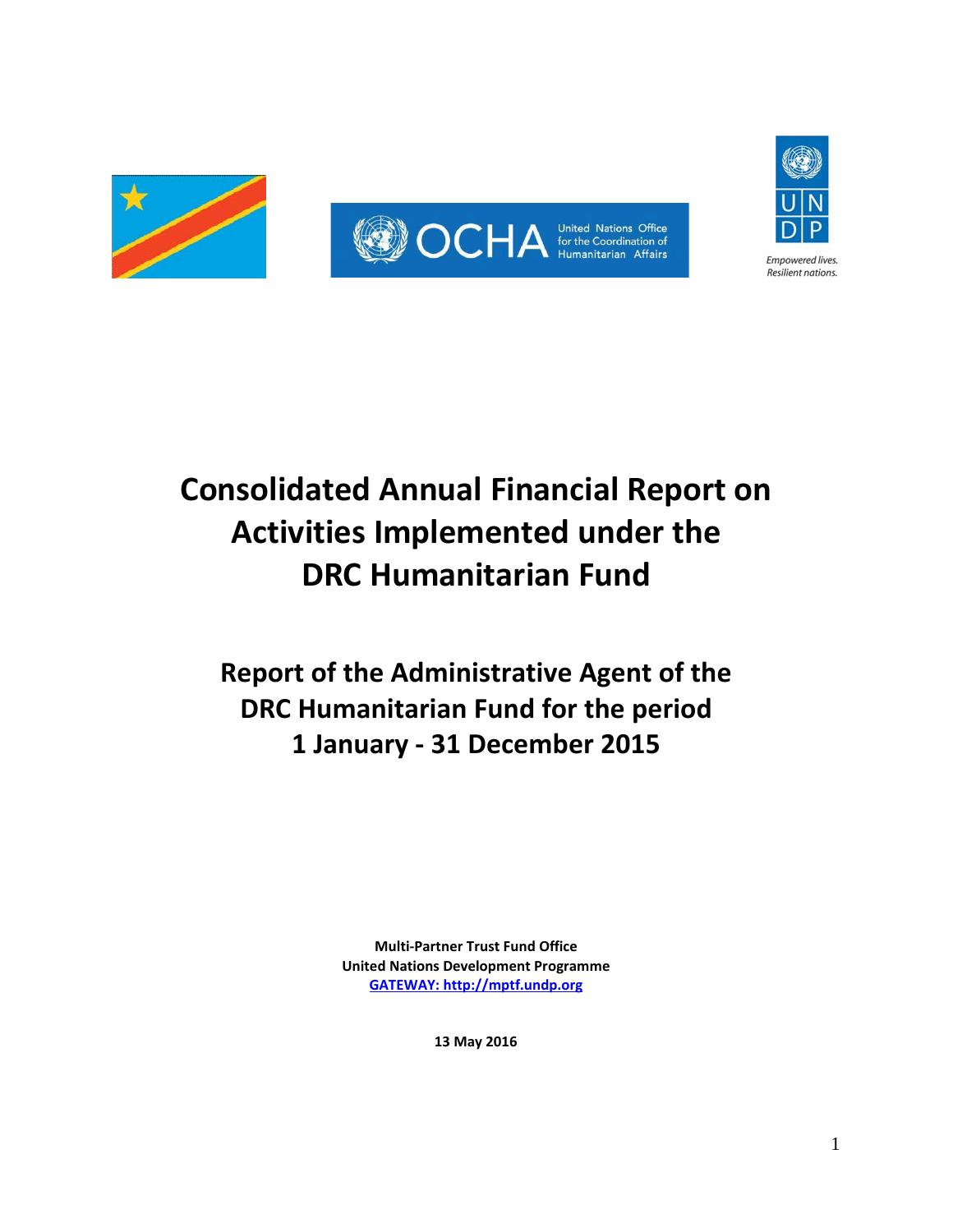# **PARTICIPATING ORGANIZATIONS CONTRIBUTORS**







Food and Agriculture Organization (FAO)

International Organization for Migration (IOM)



UN Office for the Coordination of Humanitarian Affairs (OCHA)

Joint United Nations Programme on HIV-AIDS (UNAIDS)

United Nations Human

United Nations High Commissioner for Refugees (UNHCR)

United Nations Population Fund

(UNFPA)

**Settlements** Programme (UN-HABITAT)



**OOCHAEE** 

**SID LINE** 









**WUNOPS** 

United Nations Children's Fund (UNICEF)

United Nations Mine Action Service (UNMAS)

United Nations Office for Project Services (UNOPS)



The Spanish Agency for International Development Cooperation (AECID)



Australia



Belgium



Canadian International Development Agency (CIDA)



Denmark



Department for International Development (DFID)



Irish AID



Luxembourg



**Netherlands** 



Norway



Swedish International Development Cooperation Agency (Sida)

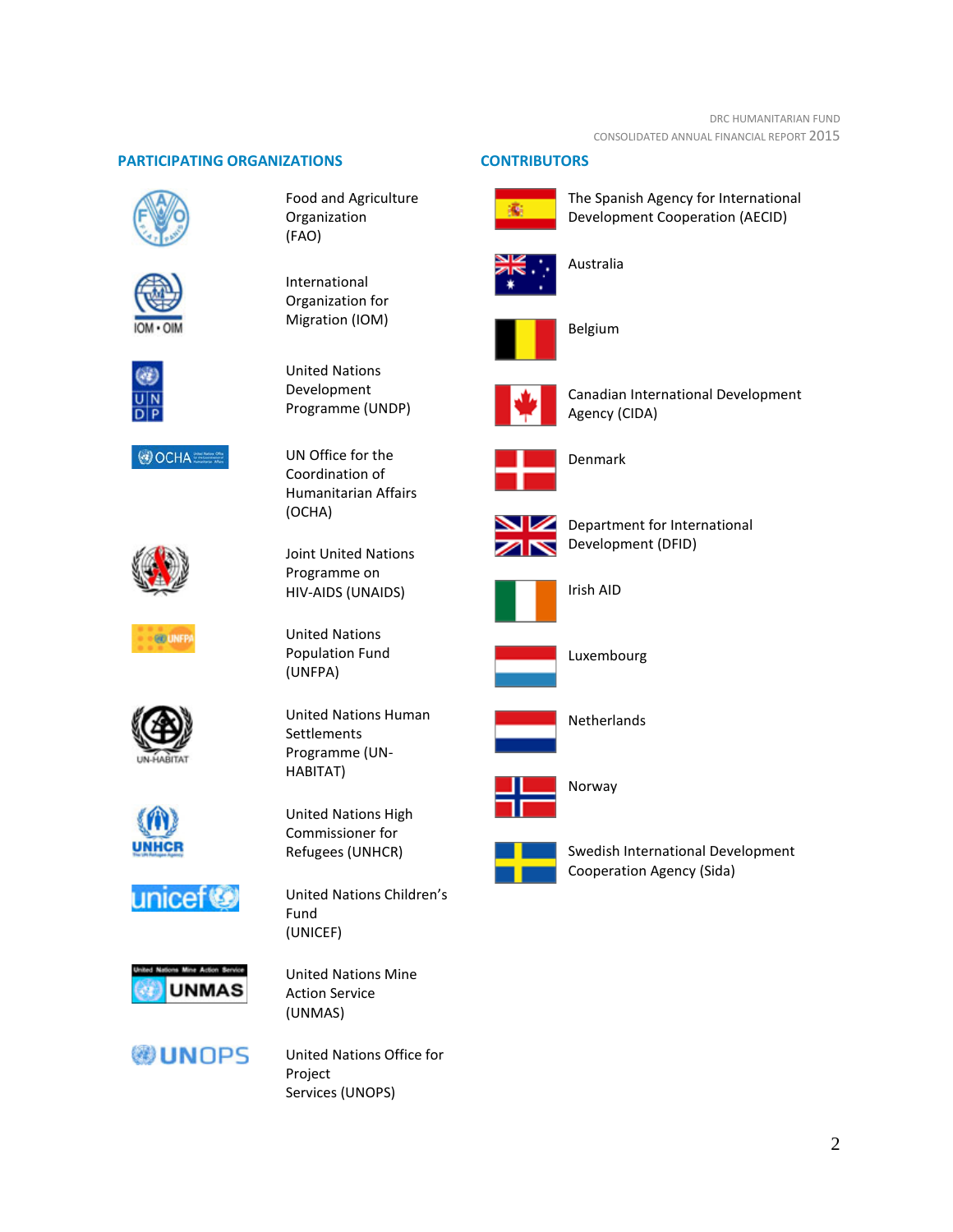

United National Development Fund for Women (UNWOMEN)



World Food Programme (WFP)



World Health Organization (WHO)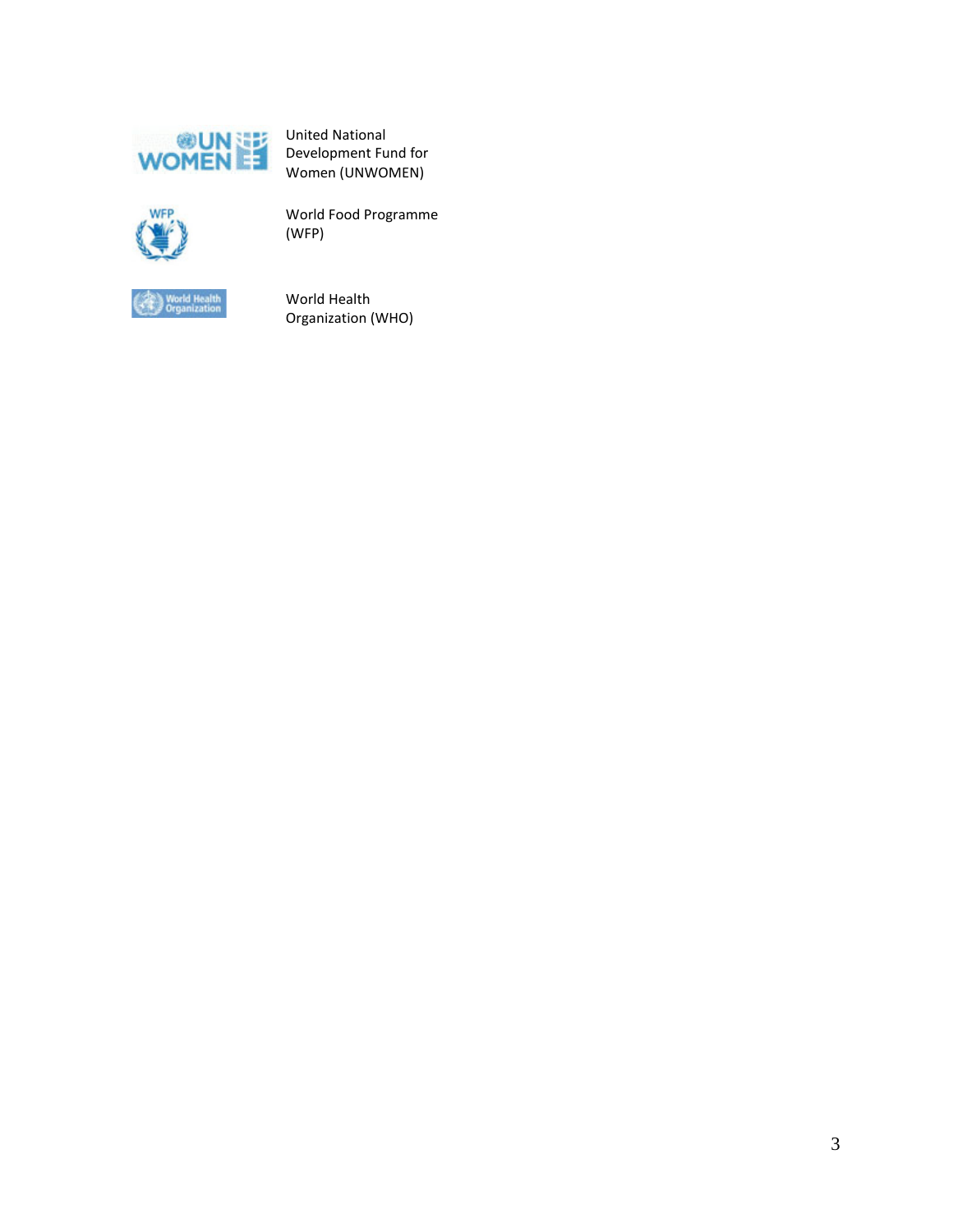# **DEFINITIONS**

# **Approved Project/Programme**

A project/programme including budget, etc., that is approved by the Humanitarian Coordinator for fund allocation purposes.

## **Contributor Commitment**

Amount(s) committed by a donor to a Fund in a signed Standard Administrative Arrangement with the UNDP Multi-Partner Trust Fund Office (MPTF Office), in its capacity as the Administrative Agent. A commitment may be paid or pending payment.

# **Contributor Deposit**

Cash deposit received by the MPTF Office for the Fund from a contributor in accordance with a signed Standard Administrative Arrangement.

# **Delivery Rate**

The percentage of funds that have been utilized, calculated by comparing expenditures reported by a Participating Organization against the 'net funded amount'.

## **Indirect Support Costs**

A general cost that cannot be directly related to any particular programme or activity of the Participating Organizations. UNDG policy establishes a fixed indirect cost rate of 7% of programmable costs.

# **Managing Agent**

The Participating UN Organization (e.g., UNDP or OCHA) that has signed the MOU and performs an oversight function vis-à-vis NGOs receiving funding. The Managing Agent has the same obligations as any other PUNO signing the MOU, including for reporting.

# **Net Funded Amount**

Amount transferred to a Participating Organization less any refunds transferred back to the MPTF Office by a Participating Organization.

# **Participating Organization**

A UN Organization or other inter-governmental Organization that is an implementing partner in a Fund, as represented by signing a Memorandum of Understanding (MOU) with the MPTF Office for a particular Fund.

# **Project Expenditure**

The sum of expenses and/or expenditure reported by all Participating Organizations for a Fund irrespective of which basis of accounting each Participating Organization follows for donor reporting.

# **Project Financial Closure**

A project or programme is considered financially closed when all financial obligations of an operationally completed project or programme have been settled, and no further financial charges may be incurred.

# **Project Operational Closure**

A project or programme is considered operationally closed when all programmatic activities for which Participating Organization(s) received funding have been completed.

## **Project Start Date**

Date of transfer of first instalment from the MPTF Office to the Participating Organization.

# **Total Approved Budget**

This represents the cumulative amount of allocations approved by the Humanitarian Coordinator.

## **US Dollar Amount**

The financial data in the report is recorded in US Dollars and due to rounding off of numbers, the totals may not add up.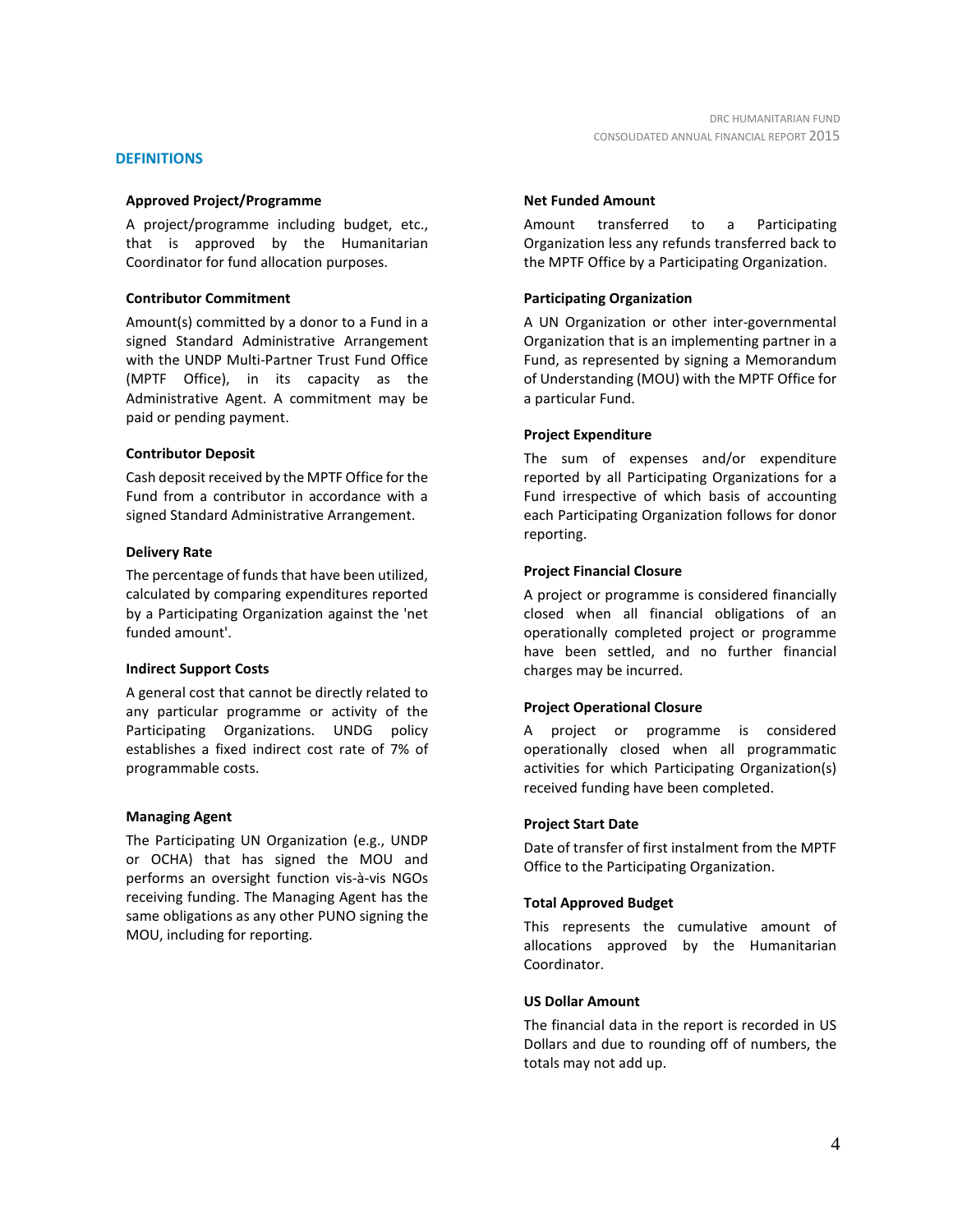# DRC HUMANITARIAN FUND CONSOLIDATED ANNUAL FINANCIAL REPORT 2015

# **TABLE OF CONTENTS**

| - 10 |
|------|
|      |
|      |
|      |
|      |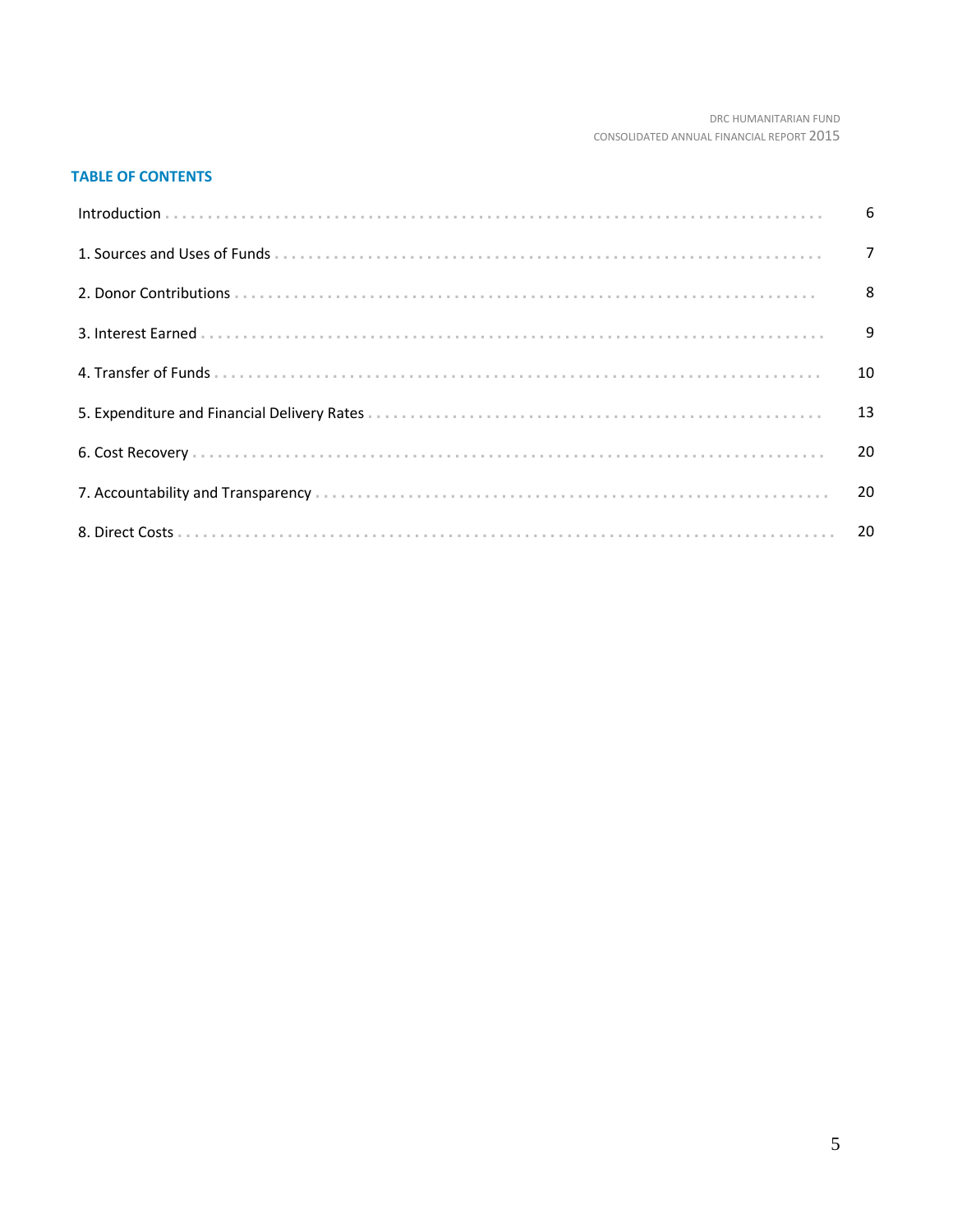#### **INTRODUCTION**

This Consolidated Annual Financial Report of the DRC Humanitarian Fund is prepared by the United Nations Development Programme (UNDP) Multi-Partner Trust Fund Office (MPTF Office) in fulfillment of its obligations as Administrative Agent, as per the Terms of Reference (TOR), the Memorandum of Understanding (MOU) signed between the UNDP MPTF Office and the Participating Organizations, and the Standard Administrative Arrangement (SAA) signed with contributors.

The MPTF Office, as Administrative Agent, is responsible for concluding an MOU with Participating Organizations and SAAs with contributors. It receives, administers and

manages contributions, and disburses these funds to the Participating Organizations. The Administrative Agent prepares and submits annual consolidated financial reports, as well as regular financial statements, for transmission to contributors.

This consolidated financial report covers the period 1 January to 31 December 2015 and provides financial data on progress made in the implementation of projects of the DRC Humanitarian Fund. It is posted on the MPTF Office GATEWAY [\(http://mptf.undp.org/factsheet/fund/HCG10\)](http://mptf.undp.org/factsheet/fund/HCG10).

The financial data in the report is recorded in US Dollars and due to rounding off of numbers, the totals may not add up.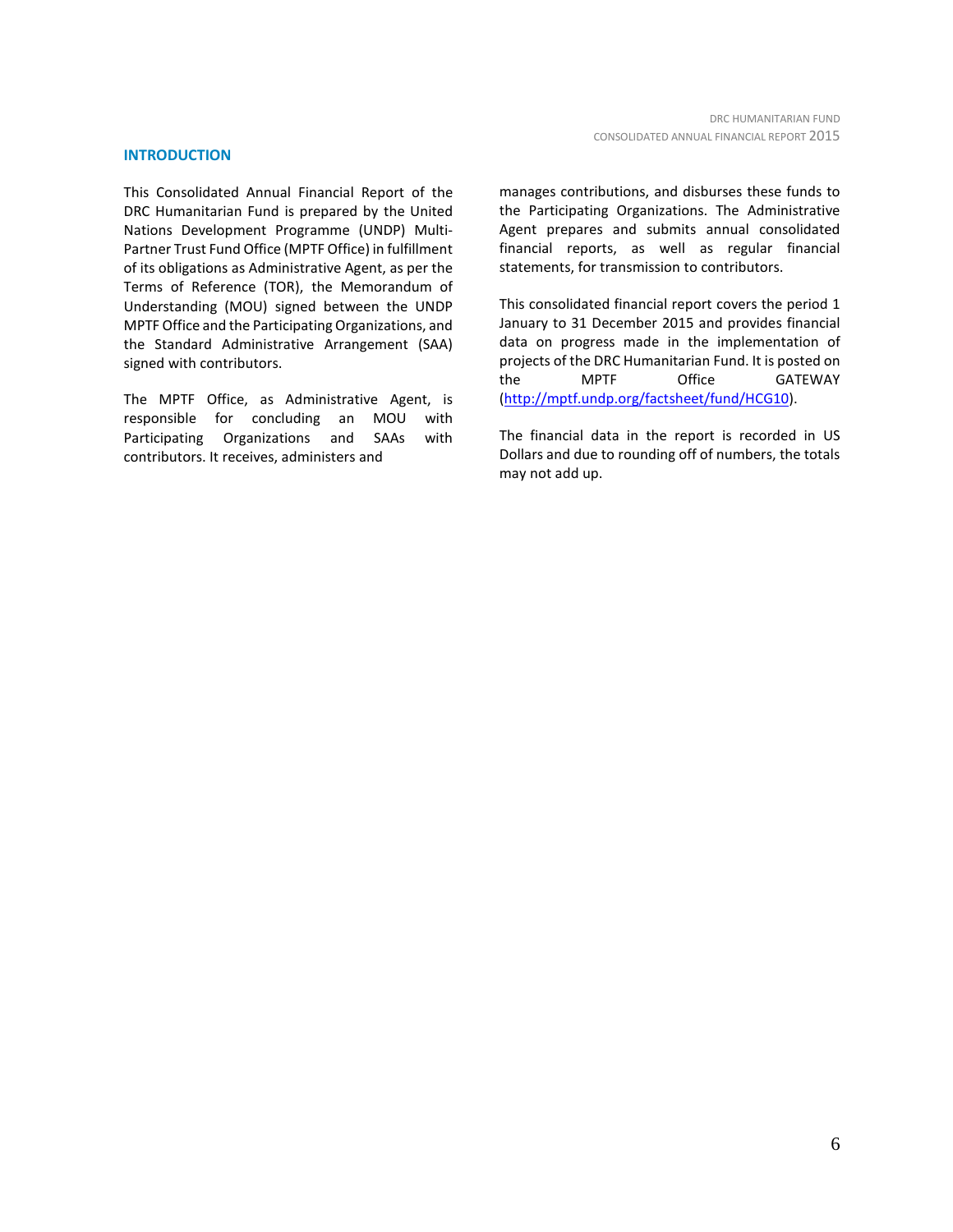#### 2015 FINANCIAL PERFORMANCE

This chapter presents financial data and analysis of the DRC Humanitarian Fund since its establishment using the pass-through funding modality as of 31 December 2015. Financial information for this Fund is also available on the MPTF Office GATEWAY, at the following address:

[http://mptf.undp.org/factsheet/fund/HCG10.](http://mptf.undp.org/factsheet/fund/HCG10)

# 1. SOURCES AND USES OF FUNDS

As of 31 December 2015, 11 contributors have deposited US\$ 923,206,496 in contributions and US\$ 8,824,958 has been earned in interest,

bringing the cumulative source of funds to US\$ 932,031,455

Of this amount, US\$ 882,549,640 has been transferred to 13 Participating Organizations, of which US\$ 831,850,768 has been reported as expenditure. The Administrative Agent fee has been charged at the approved rate of 1% on deposits and amounts to US\$ 9,232,065. Table 1 provides an overview of the overall sources, uses, and balance of the DRC Humanitarian Fund as of 31 December 2015.

# **Table 1. Financial Overview, as of 31 December 2015 (in US Dollars)**

|                                                           | Annual 2014 | <b>Annual 2015</b> | <b>Cumulative</b> |
|-----------------------------------------------------------|-------------|--------------------|-------------------|
| <b>Sources of Funds</b>                                   |             |                    |                   |
| <b>Gross Contributions</b>                                | 58,975,086  | 40,789,858         | 923,206,496       |
| Fund Earned Interest and Investment Income                | 87,493      | 152,310            | 6,362,752         |
| Interest Income received from Participating Organizations |             | 239,021            | 2,462,207         |
| Refunds by Administrative Agent to Contributors           |             |                    |                   |
| Fund balance transferred to another MDTF                  |             |                    |                   |
| <b>Other Revenues</b>                                     |             |                    |                   |
| <b>Total: Sources of Funds</b>                            | 59,062,579  | 41,181,189         | 932,031,455       |
| <b>Use of Funds</b>                                       |             |                    |                   |
| Transfers to Participating Organizations                  | 33,895,868  | 41,486,014         | 882,549,640       |
| Refunds received from Participating Organizations         | (2,395,461) | (1,002,541)        | (11, 492, 890)    |
| <b>Net Funded Amount to Participating Organizations</b>   | 31,500,407  | 40,483,473         | 871,056,750       |
| <b>Administrative Agent Fees</b>                          | 589,751     | 407,899            | 9,232,065         |
| Direct Costs: (Steering Committee, Secretariatetc.)       | 3,472,994   | 2,443,161          | 5,916,154         |
| <b>Bank Charges</b>                                       | 1,995       | 1,221              | 8,730             |
| <b>Other Expenditures</b>                                 |             |                    |                   |
| <b>Total: Uses of Funds</b>                               | 35,565,146  | 43,335,754         | 886,213,699       |
| Change in Fund cash balance with Administrative Agent     | 23,497,433  | (2, 154, 565)      | 45,817,756        |
| Opening Fund balance (1 January)                          | 24,474,888  | 47,972,321         |                   |
| <b>Closing Fund balance (31 December)</b>                 | 47,972,321  | 45,817,756         | 45,817,756        |
| Net Funded Amount to Participating Organizations          | 31,500,407  | 40,483,473         | 871,056,750       |
| Participating Organizations' Expenditure                  | 60,339,462  | 42,855,456         | 831,850,768       |
| <b>Balance of Funds with Participating Organizations</b>  |             |                    | 39,205,982        |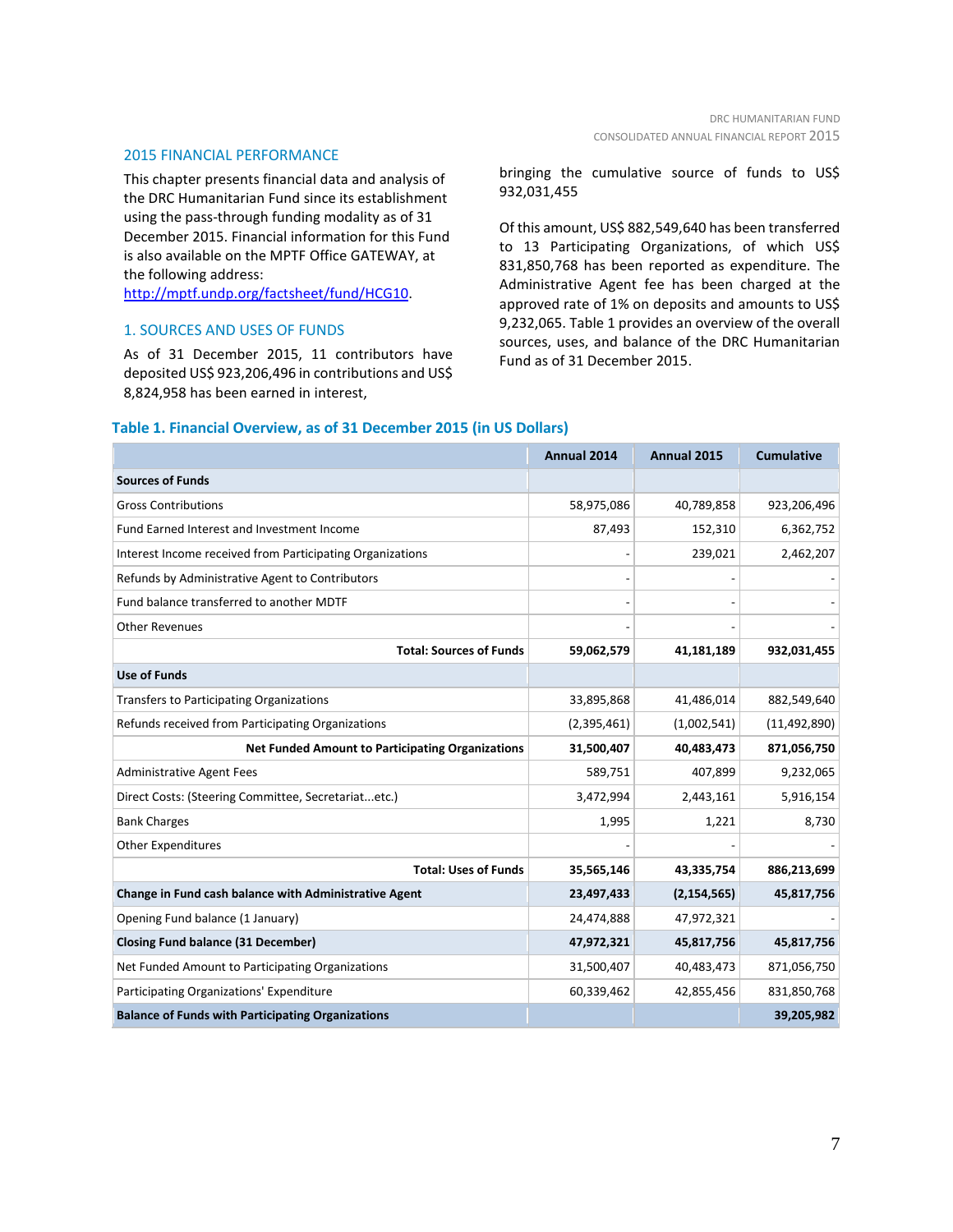# **2. DONOR CONTRIBUTIONS**

Table 2 provides information on cumulative contributions received from all contributors to this Fund as of 31 December 2015.

The DRC Humanitarian Fund is currently being financed by 11 contributors that have signed SAAs, namely the Governments of Australia, Belgium, Denmark, Luxembourg, Netherlands, Norway, and

the Spanish Agency for International Development Cooperation (AECID), the UK's Department for International Development (DFID), the Irish Aid, the Swedish International Development Cooperation Agency (SIDA) and the Canadian International Development Agency (CIDA). In 2015, the DRC Humanitarian Fund received US\$ 40.79 million in contributions, bringing the total fund contributions to US\$ 923.21 million.

## **Table 2. Donor Deposits, as of 31 December 2015 (in US Dollars)**

| <b>Contributors</b>                                          | <b>Prior Years</b><br>as of 31-Dec-2014 | <b>Current Year</b><br><b>Jan-Dec-2015</b> | <b>Total</b> |
|--------------------------------------------------------------|-----------------------------------------|--------------------------------------------|--------------|
| The Spanish Agency for International Development Cooperation | 36,325,886                              |                                            | 36,325,886   |
| Australia                                                    | 6,317,400                               |                                            | 6,317,400    |
| Belgium                                                      | 36,534,242                              | 2,725,290                                  | 39,259,532   |
| Canadian International Development Agency (CIDA)             | 6,207,132                               |                                            | 6,207,132    |
| <b>Denmark</b>                                               | 1,808,449                               |                                            | 1,808,449    |
| Department for International Development (DFID), UK          | 447,901,900                             | 21,159,622                                 | 469,061,521  |
| Irish AID                                                    | 53,102,350                              | 3,258,270                                  | 56,360,620   |
| Luxembourg                                                   | 3,397,560                               | 264,450                                    | 3,662,010    |
| Netherlands                                                  | 100,746,380                             | 2,232,000                                  | 102,978,380  |
| Norway                                                       | 46,105,111                              | 1,237,930                                  | 47,343,041   |
| Swedish International Development Cooperation Agency (SIDA)  | 143,970,229                             | 9,912,296                                  | 153,882,525  |
| <b>Grand Total</b>                                           | 882,416,638                             | 40,789,858                                 | 923,206,496  |



# **Figure 1: Deposits by contributor, cumulative as of 31 December 2015**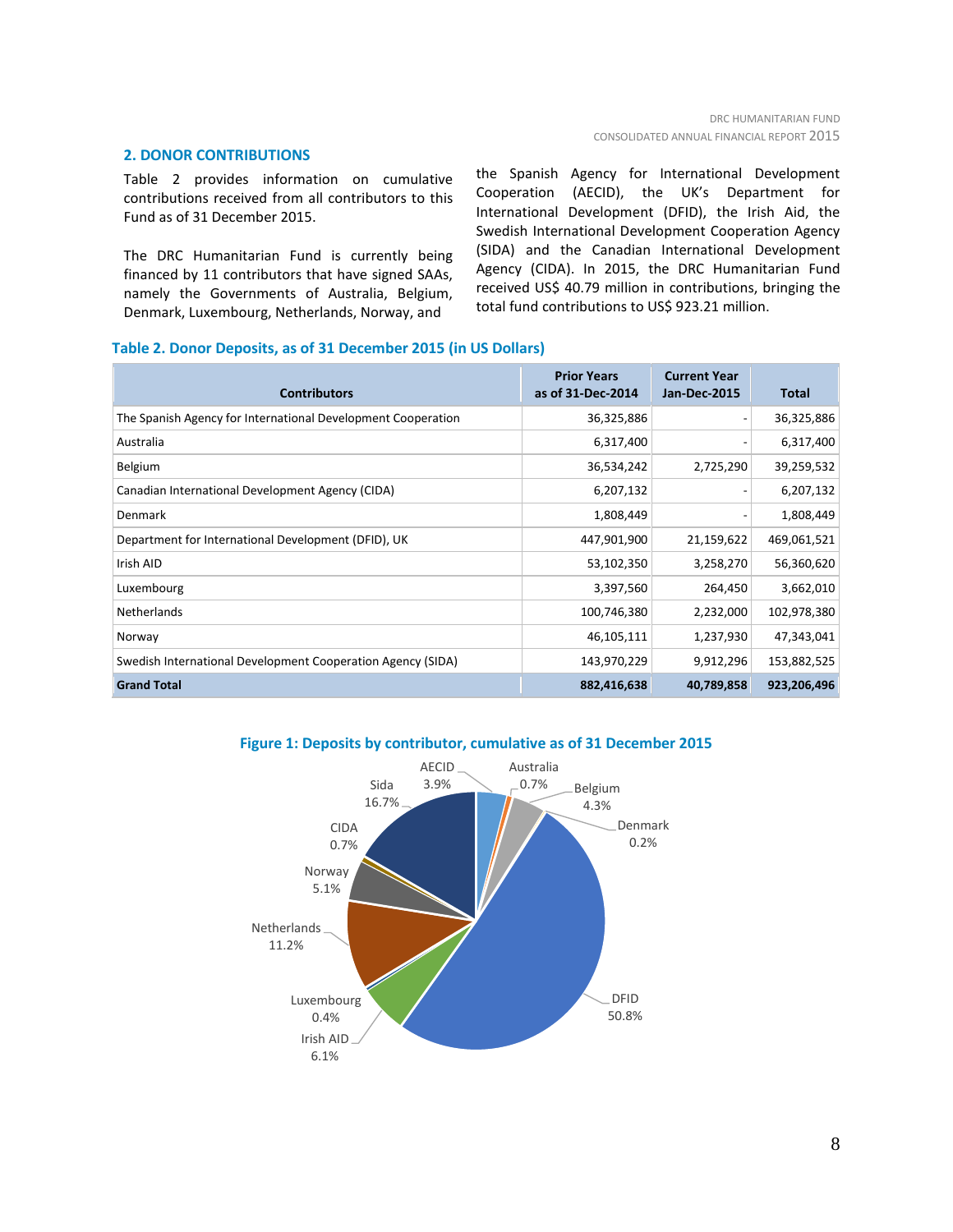# **3. INTEREST EARNED**

Interest income is earned in two ways: 1) on the balance of funds held by the Administrative Agent ('Fund earned interest'), and 2) on the balance of funds held by the Participating Organizations ('Agency earned interest') where their Financial Regulations and Rules allow return of interest

to the AA. As of 31 December 2015, Fund earned interest amounts to US\$ 6,362,752 and interest received from Participating Organizations amounts to US\$ 2,462,207, bringing the cumulative interest received to US\$ 8,824,958. Details are provided in the table below.

## **Table 3. Sources of Interest and Investment Income, as of 31 December 2015 (in US Dollars)**

| <b>Interest Earned</b>                     | <b>Prior Years</b><br>as of 31-Dec-2014 | <b>Current Year</b><br><b>Jan-Dec-2015</b> | <b>Total</b> |
|--------------------------------------------|-----------------------------------------|--------------------------------------------|--------------|
| <b>Administrative Agent</b>                |                                         |                                            |              |
| Fund Earned Interest and Investment Income | 6,210,441                               | 152,310                                    | 6,362,752    |
| <b>Total: Fund Earned Interest</b>         | 6,210,441                               | 152,310                                    | 6,362,752    |
| <b>Participating Organization</b>          |                                         |                                            |              |
| <b>FAO</b>                                 | 513,930                                 |                                            | 513,930      |
| NGO/UNDP                                   | 1,007,861                               |                                            | 1,007,861    |
| <b>UNDP</b>                                | 692,848                                 |                                            | 692,848      |
| <b>UNFPA</b>                               | 8,469                                   | 239,021                                    | 247,489      |
| <b>UNWOMEN</b>                             | 78                                      |                                            | 78           |
| <b>Total: Agency earned interest</b>       | 2,223,186                               | 239,021                                    | 2,462,207    |
| <b>Grand Total</b>                         | 8,433,627                               | 391,331                                    | 8,824,958    |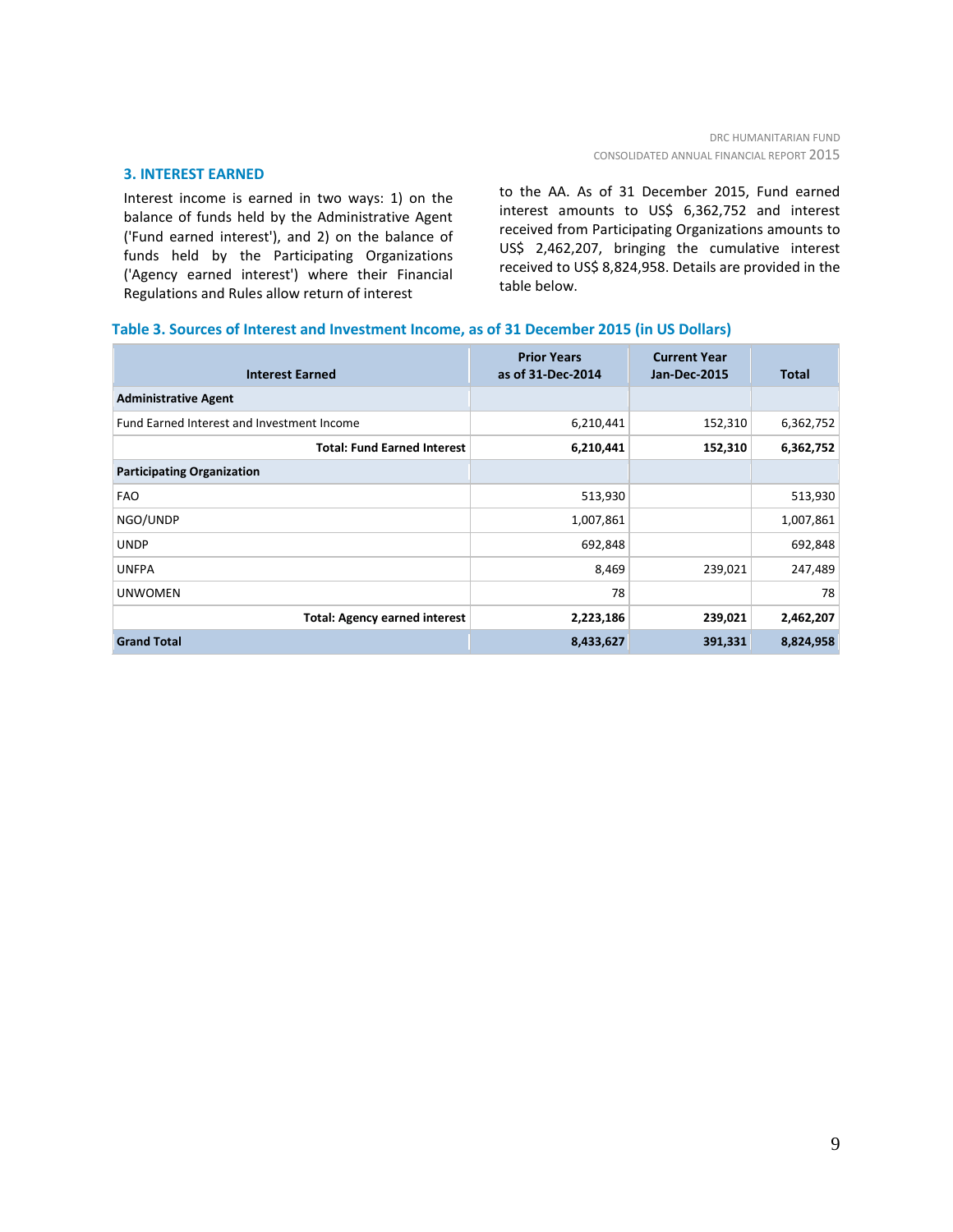#### **4. TRANSFER OF FUNDS**

With the overall aim of improving the timeliness and coherence of the humanitarian response, improving needs assessment and addressing the prioritized needs and gaps outlined within the Humanitarian Response Plan, upon decision of the Humanitarian Coordinator transfers of funds were made to projects in 10 Clusters of the DRC Humanitarian Fund namely: Coordination, Education, Food Assistance, Health, Logistics, Nutrition, Protection, Shelter and Non-Food Items (NFIs), Multisectoral and Water and Sanitation (WASH). Fourteen Participating Organizations have signed the MOU for the DRC Humanitarian Fund since its inception in January 2006.

# **4.1 TRANSFER BY PARTICIPATING ORGANIZATION**

In 2015 the Administrative Agent, based on the approval of the Humanitarian Coordinator, transferred US\$ 41.49 million to five Participating Organizations, bringing the total cumulative amount transferred to US\$ 882,549,640 to 13 Participating Organizations (see list below). Table 4.1 provides additional information on the refunds received by the MPTF Office, and the net funded amount for each of the Participating Organizations. UNDP serves as a Managing Agent for funds approved by the Humanitarian Coordinator for implementation by NGOs. As shown in Table 4.1 and Figure 2, in 2015 UNDP as a Managing Agent for NGO projects received the largest share of funding (US\$ 26.4 million or 65 percent), followed by UNICEF (US\$ 6.11 million or 15 percent), WFP (US\$ 3.51 million or 9 percent) and others.

| Participating      |                  | Prior Years as of 31-Dec-2014 |                        | <b>Current Year Jan-Dec-2015</b> |                |                   | <b>Total</b>     |                          |                   |
|--------------------|------------------|-------------------------------|------------------------|----------------------------------|----------------|-------------------|------------------|--------------------------|-------------------|
| Organization       | <b>Transfers</b> | <b>Refunds</b>                | <b>Net Funded</b>      | <b>Transfers</b>                 | <b>Refunds</b> | <b>Net Funded</b> | <b>Transfers</b> | <b>Refunds</b>           | <b>Net Funded</b> |
| <b>FAO</b>         | 71,134,874       | (886, 199)                    | 70,248,675             | 2,117,886                        |                | 2,117,886         | 73,252,760       | (886, 199)               | 72,366,561        |
| <b>IOM</b>         | 2,246,136        | (20, 120)                     | 2,226,016              |                                  |                |                   | 2,246,136        | (20, 120)                | 2,226,016         |
| NGO/UNDP           | 400,166,754      | (4,788,129)                   | 395,378,624            | 27,607,231                       | (1,210,450)    | 26,396,781        | 427,773,984      | (5,998,579)              | 421,775,406       |
| <b>OCHA</b>        | 37,085,865       | (2,335,819)                   | 34,750,046             |                                  |                |                   | 37,085,865       | (2,335,819)              | 34,750,046        |
| <b>UNDP</b>        | 8,714,531        |                               | 8,714,531              |                                  |                |                   | 8,714,531        |                          | 8,714,531         |
| <b>UNFPA</b>       | 11,405,990       | (703, 323)                    | 10,702,667             |                                  | 230,239        | 230,239           | 11,405,990       | (473,084)                | 10,932,906        |
| <b>UNHABITAT</b>   | 2,414,157        |                               | 2,414,157              |                                  |                |                   | 2,414,157        |                          | 2,414,157         |
| <b>UNHCR</b>       | 20,972,464       |                               | 20,972,464             | 2,123,811                        |                | 2,123,811         | 23,096,275       |                          | 23,096,275        |
| <b>UNICEF</b>      | 172,256,599      | (677, 016)                    | 171,579,583            | 6,128,116                        | (22, 330)      | 6,105,786         | 178,384,715      | (699, 346)               | 177,685,369       |
| <b>UNMAS</b>       | 400,000          |                               | 400,000                |                                  |                |                   | 400,000          |                          | 400,000           |
| <b>UNOPS</b>       | 4,723,974        |                               | 4,723,974              |                                  |                |                   | 4,723,974        |                          | 4,723,974         |
| <b>UNWOMEN</b>     | 300,000          |                               | 300,000                |                                  |                |                   | 300,000          |                          | 300,000           |
| <b>WFP</b>         | 75,331,246       |                               | 75,331,246             | 3,508,970                        |                | 3,508,970         | 78,840,216       |                          | 78,840,216        |
| <b>WHO</b>         | 33,911,036       | (1,079,742)                   | 32,831,294             |                                  |                |                   | 33,911,036       | (1,079,742)              | 32,831,294        |
| <b>Grand Total</b> |                  | 841,063,626 (10,490,349)      | 830,573,277 41,486,014 |                                  | (1,002,541)    | 40,483,473        |                  | 882,549,640 (11,492,890) | 871,056,750       |

# **Table 4.1 Transfer, Refund, and Net Funded Amount by Participating Organization, as of 31 December 2015 (in US Dollars)**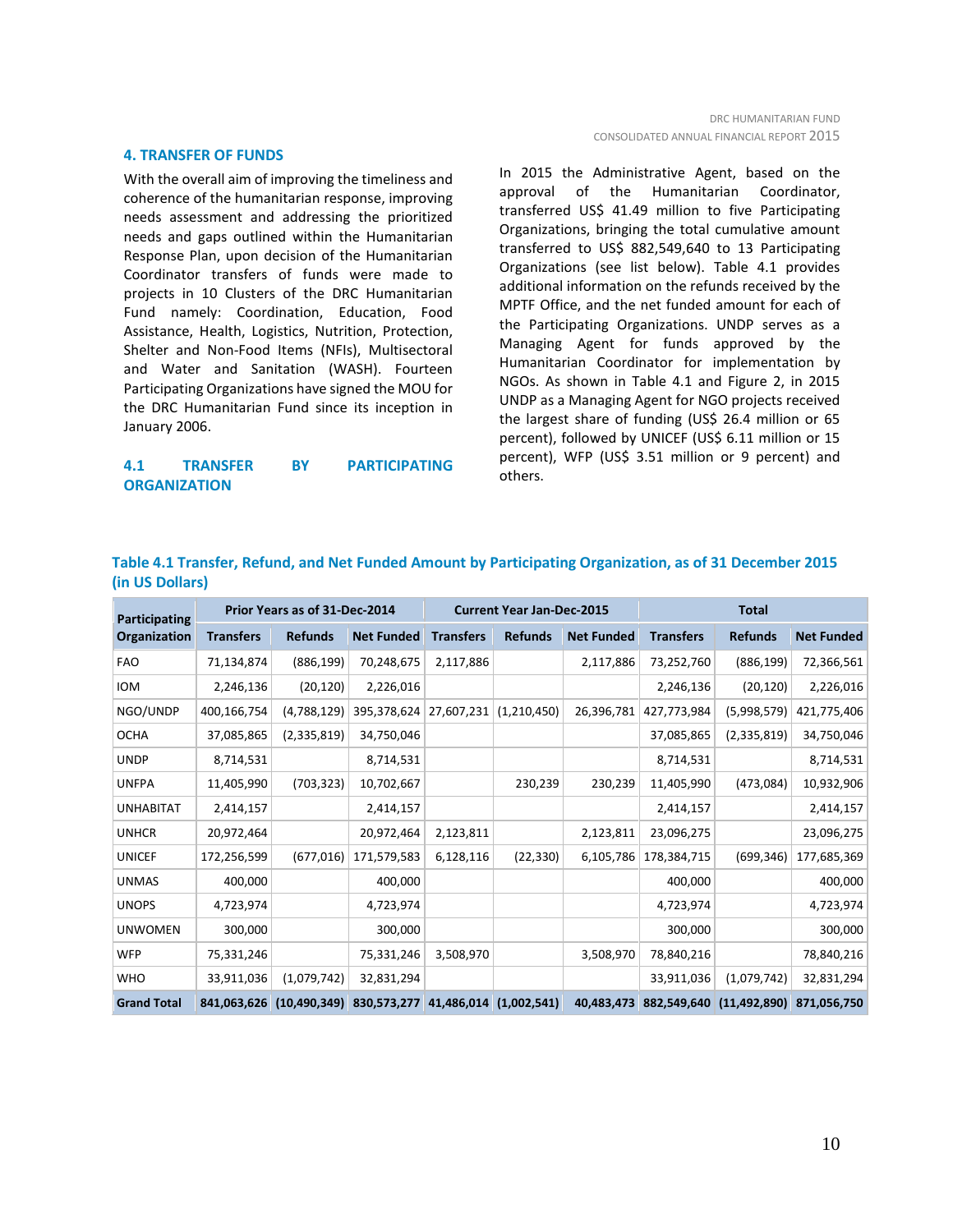

# **Figure 2: Net funded amount by Participating Organization for the period of 1 January to 31 December**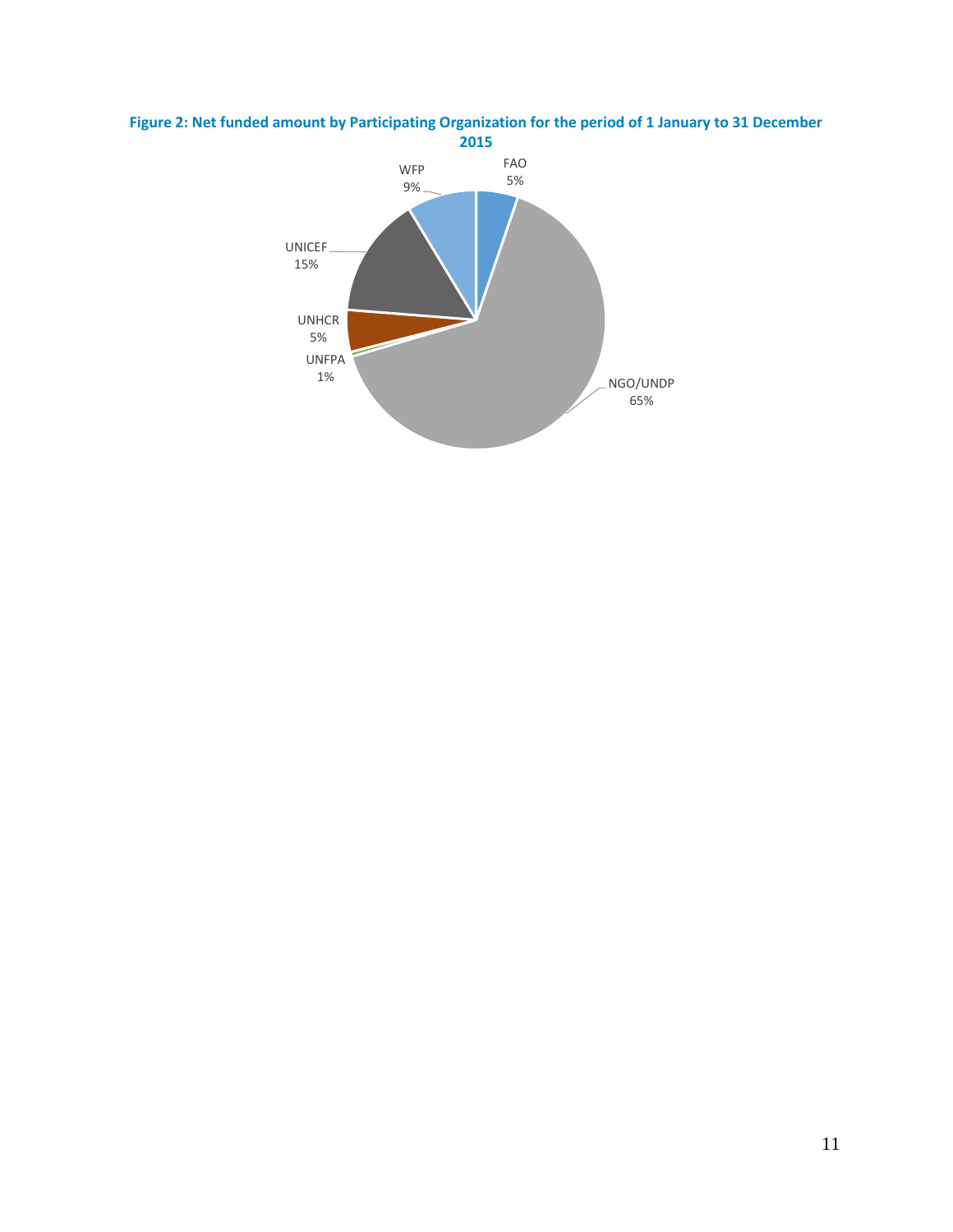# **4.2. TRANSFER BY CLUSTER**

The DRC Humanitarian Fund has the following 10 clusters: Coordination, Education, Food Assistance, Health, Logistics, Nutrition, Protection, Shelter and Non-Food Items (NFIs), Multisectoral and Water and Sanitation (WASH).

Table 4.2 shows the total approved funding by Cluster. As shown in Figure 3, in 2015, the Clusters receiving the largest share of transfers were: Multisectoral (75.9%), Logistics (7.0%), and Health (6.9%).

# **Table 4.2 Cumulative net funded amount by Cluster as of 31 December 2015 (in US Dollars)**

| <b>Clusters</b>                    | <b>Cumulative Net Funded Amount</b> |
|------------------------------------|-------------------------------------|
| Coordination                       | 5,328,227                           |
| DRC Humanitarian Fund <sup>1</sup> | 526,449,837                         |
| Education                          | 12,049,085                          |
| <b>Food Security</b>               | 35,325,990                          |
| Health                             | 30,212,869                          |
| Logistics                          | 43,750,349                          |
| Multisectoral                      | 108,232,949                         |
| Nutrition                          | 23,812,984                          |
| Protection                         | 20,486,157                          |
| Shelter and Non-Food Items         | 28,621,113                          |
| Water Sanitation and Hygiene       | 36,787,191                          |
| Total:                             | 871,056,750                         |



<span id="page-11-0"></span> $1$  Prior to 2011 all the budgets, transfers and expenditure for DRC Humanitarian Fund were recorded against a single DRC Humanitarian Fund sub-fund code.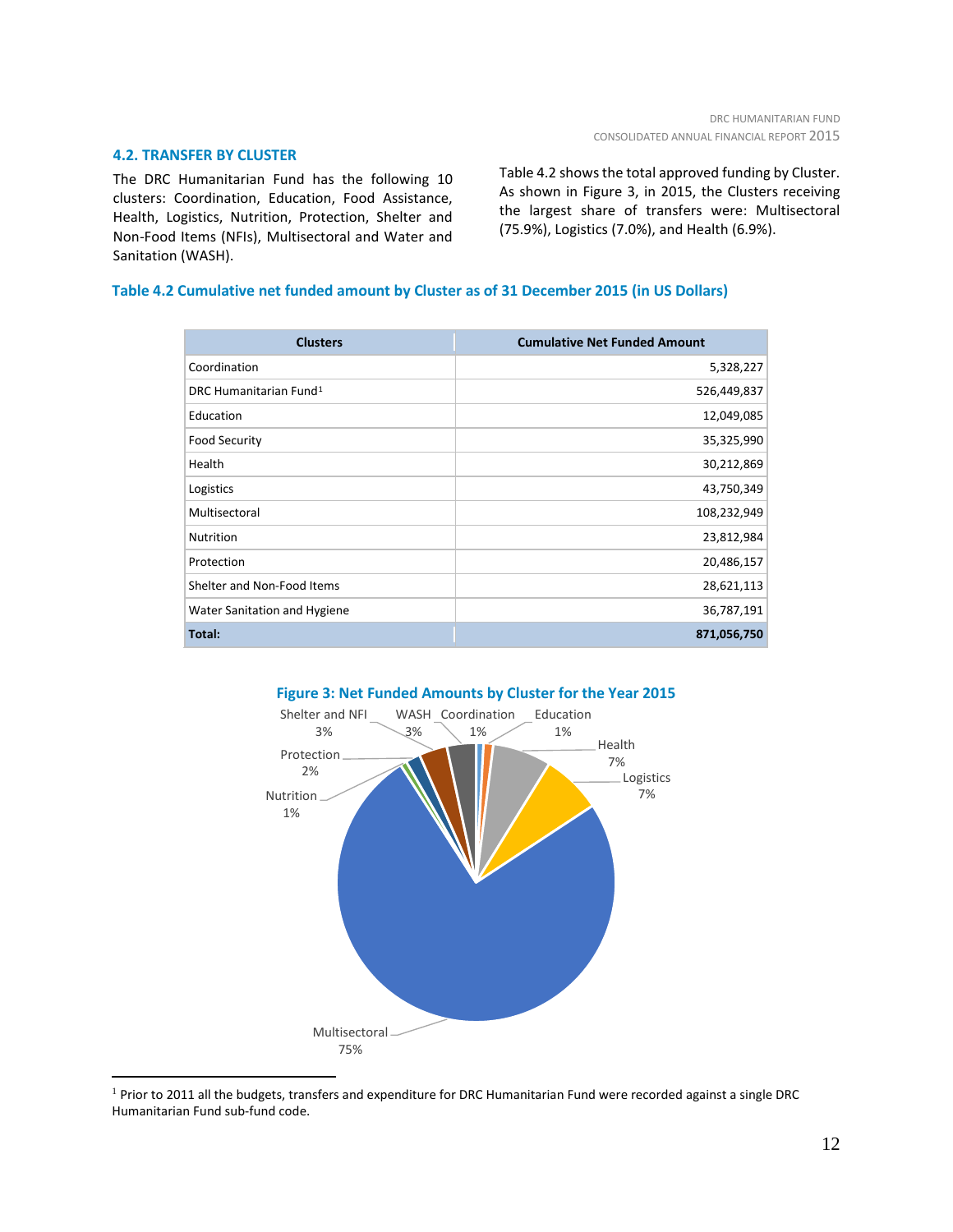# **5. EXPENDITURE AND FINANCIAL DELIVERY RATES**

All final expenditures reported for the year 2015 were submitted by the Headquarters of the Participating Organizations. These were consolidated by the MPTF Office. Project expenditures are incurred and monitored by each Participating Organization, and are reported as per the agreed upon categories for inter-agency harmonized reporting. The reported expenditures were submitted via UNEX - the MPTF Office's expenditure reporting tool. The 2015 expenditure data has been posted on the MPTF on the MPTF Office GATEWAY at

# **5.1 EXPENDITURE BY PARTICIPATING ORGANIZATION**

In 2015, US\$ 41.49 million was transferred to Participating Organizations, and US\$ 42.86 million was reported in expenditure. As shown in the table below, the cumulative net funded amount is US\$ 871,056,750 and cumulative expenditures reported by the Participating Organizations amount to US\$ 831,850,768. This equates to an overall Fund expenditure delivery rate of 96 percent. When interpreting this delivery rate it is important to note that 11 percent (US\$ 4.5 million) of all the 2015 funds were transferred between September and December.

# <http://mptf.undp.org/factsheet/fund/HCG10>

# **Table 5.1a. Net Funded Amount, Reported Expenditure, and Financial Delivery by Participating Organization, as of 31 December 2015 (in US Dollars)**

|                                   |                          | <b>Current Year Jan-Dec 2015</b> |                          | <b>Total</b>       |                        |  |
|-----------------------------------|--------------------------|----------------------------------|--------------------------|--------------------|------------------------|--|
| <b>Participating Organization</b> | <b>Net Funded Amount</b> | <b>Expenditure</b>               | <b>Net Funded Amount</b> | <b>Expenditure</b> | <b>Delivery Rate %</b> |  |
| <b>FAO</b>                        | 2,117,886                | 1,439,396                        | 72,366,561               | 69,593,709         | 96.17                  |  |
| <b>IOM</b>                        |                          |                                  | 2,226,016                | 2,226,016          | 100.00                 |  |
| NGO/UNDP                          | 26,396,781               | 22,420,056                       | 421,775,406              | 400,434,651        | 94.94                  |  |
| <b>OCHA</b>                       |                          |                                  | 34,750,046               | 36,534,761         | 105.14                 |  |
| <b>UNAIDS</b>                     |                          |                                  |                          |                    | $\mathbf 0$            |  |
| <b>UNDP</b>                       |                          | 24,365                           | 8,714,531                | 7,318,627          | 83.98                  |  |
| <b>UNFPA</b>                      | 230,239                  | 301,137                          | 10,932,906               | 10,684,721         | 97.73                  |  |
| <b>UNHABITAT</b>                  |                          | 320,173                          | 2,414,157                | 2,417,185          | 100.13                 |  |
| <b>UNHCR</b>                      | 2,123,811                | 1,288,126                        | 23,096,275               | 22,100,918         | 95.69                  |  |
| <b>UNICEF</b>                     | 6,105,786                | 11,197,701                       | 177,685,369              | 177,180,099        | 99.72                  |  |
| <b>UNMAS</b>                      |                          | 200,000                          | 400,000                  | 400,000            | 100.00                 |  |
| <b>UNOPS</b>                      |                          | (23,903)                         | 4,723,974                | 4,700,071          | 99.49                  |  |
| <b>UNWOMEN</b>                    |                          |                                  | 300,000                  | 297,500            | 99.17                  |  |
| <b>WFP</b>                        | 3,508,970                | 4,744,575                        | 78,840,216               | 65,136,135         | 82.62                  |  |
| <b>WHO</b>                        |                          | 943,830                          | 32,831,294               | 32,826,375         | 99.99                  |  |
| <b>Total</b>                      | 40,483,473               | 42,855,456                       | 871,056,750              | 831,850,768        | 95.50                  |  |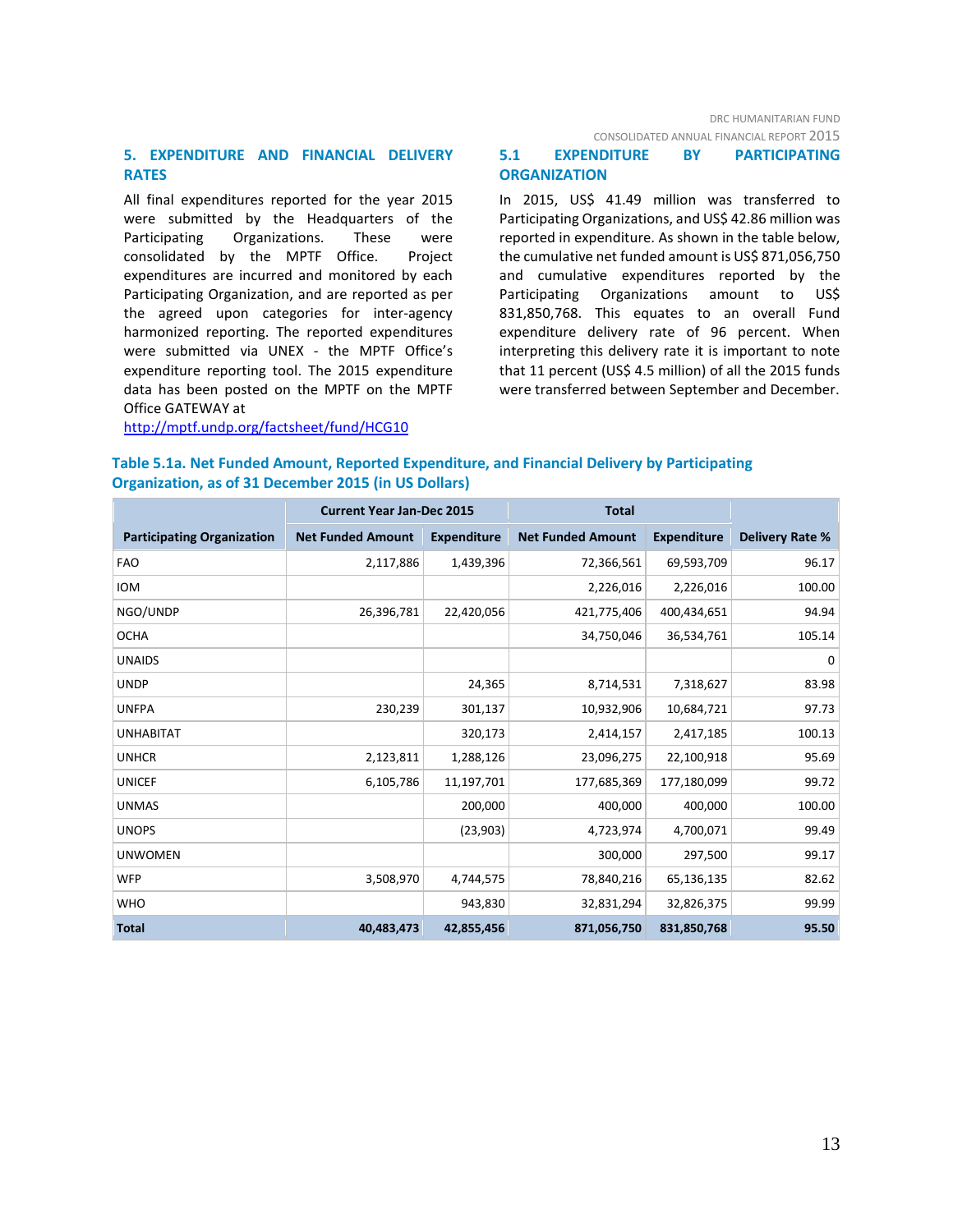#### DRC HUMANITARIAN FUND CONSOLIDATED ANNUAL FINANCIAL REPORT 2015

|                                                 | <b>Current Year Jan-Dec-2015</b> |            | <b>Total</b>                                                                |             |        |  |  |
|-------------------------------------------------|----------------------------------|------------|-----------------------------------------------------------------------------|-------------|--------|--|--|
| <b>Country/Cluster</b>                          |                                  |            | Net Funded Amount Expenditure Net Funded Amount Expenditure Delivery Rate % |             |        |  |  |
| <b>Congo, The Democratic Republic</b>           |                                  |            |                                                                             |             |        |  |  |
| Coordination                                    | 350,000                          | (35, 739)  | 5,328,227                                                                   | 4,209,859   | 79.01  |  |  |
| <b>DRC Humanitarian Fund</b>                    | (390, 019)                       | 136,341    | 526,449,837                                                                 | 523,443,051 | 99.43  |  |  |
| Education                                       | 460,902                          | 390,842    | 12,049,085                                                                  | 9,953,373   | 82.61  |  |  |
| <b>Food Security</b>                            | (1, 332)                         | 3,364,305  | 35,325,990                                                                  | 35,600,775  | 100.78 |  |  |
| Health                                          | 2,781,206                        | 3,788,062  | 30,212,869                                                                  | 29,146,596  | 96.47  |  |  |
| Logistics                                       | 2,837,089                        | 4,535,046  | 43,750,349                                                                  | 33,421,356  | 76.39  |  |  |
| Multisectoral                                   | 30,727,151                       | 21,071,912 | 108,232,949                                                                 | 91,745,928  | 84.77  |  |  |
| <b>Nutrition</b>                                | 308,093                          | 2,421,357  | 23,812,984                                                                  | 20,575,878  | 86.41  |  |  |
| Protection                                      | 692,710                          | 2,324,683  | 20,486,157                                                                  | 19,554,608  | 95.45  |  |  |
| Shelter and Non-Food Items                      | 1,333,623                        | 1,517,666  | 28,621,113                                                                  | 28,076,004  | 98.10  |  |  |
| Water Sanitation and Hygiene                    | 1,384,050                        | 3,340,982  | 36,787,191                                                                  | 36,123,340  | 98.20  |  |  |
| <b>Congo, The Democratic Republic</b><br>Total: | 40,483,473                       | 42,855,456 | 871,056,750                                                                 | 831,850,768 | 95.50  |  |  |
| <b>Grand Total:</b>                             | 40,483,473                       | 42,855,456 | 871,056,750                                                                 | 831,850,768 | 95.50  |  |  |

# **Table 5.1b: Expenditure with breakdown by Cluster (in US Dollars)**



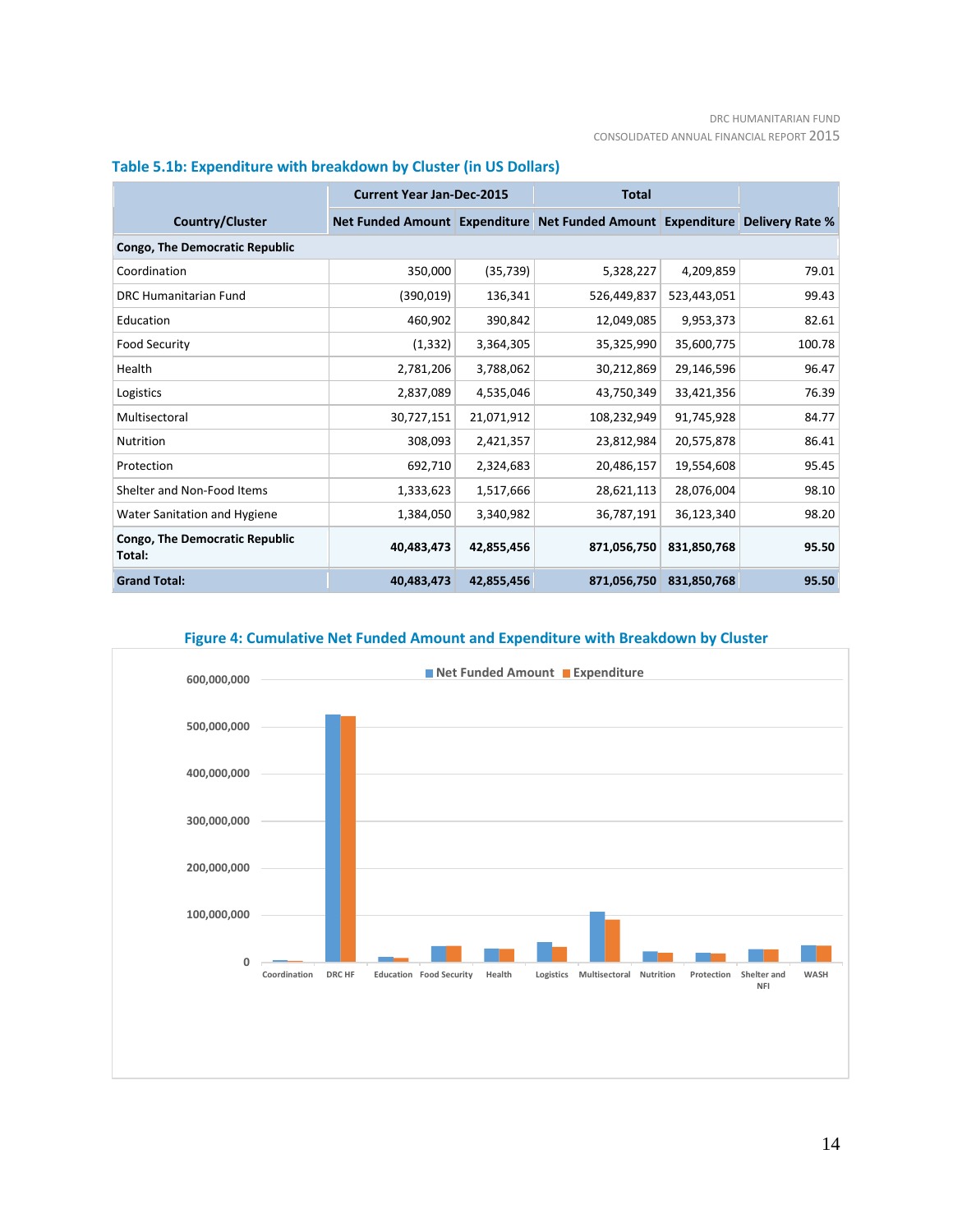# **5.2 EXPENDITURE BY PROJECT**

Table 5.2 displays the net funded amounts, expenditures reported and the financial delivery rates by Project and Participating Organization within the clusters.

# **Table 5.2 Expenditure by Project within Cluster, as of 31 December 2015 (in US Dollars)**

|                            | <b>Cluster / Project No.and Project Title</b> | Participating<br>Organization | <b>Total</b><br><b>Approved</b><br>Amount | <b>Net</b><br><b>Funded</b><br>Amount | <b>Total</b><br><b>Expenditure</b> | <b>Delivery</b><br>Rate<br>% |  |  |
|----------------------------|-----------------------------------------------|-------------------------------|-------------------------------------------|---------------------------------------|------------------------------------|------------------------------|--|--|
| Coordination               |                                               |                               |                                           |                                       |                                    |                              |  |  |
| 00078034                   | DRC PF- Coordination- UN                      | <b>UNDP</b>                   | 2,657,291                                 | 2,657,291                             | 2,138,244                          | 80.47                        |  |  |
| 00085225                   | DRC PF COORDINATION/2013                      | <b>OCHA</b>                   | 1,241,462                                 | 690.359                               | 690.359                            | 100.00                       |  |  |
| 00085225                   | DRC PF COORDINATION/2013                      | <b>UNDP</b>                   | 1,315,600                                 | 1,315,600                             | 1,318,247                          | 100.20                       |  |  |
| 00090338                   | DRCPF-COORDINATION-UN-2014                    | <b>UNDP</b>                   | 314.977                                   | 314.977                               | 63.009                             | 20.00                        |  |  |
| 00096021                   | DRC HUMANITARIAN FUND COORDINATION 2          | <b>UNHCR</b>                  | 350.000                                   | 350.000                               |                                    | $\Omega$                     |  |  |
| <b>Coordination: Total</b> |                                               | 5,879,330                     | 5,328,227                                 | 4,209,859                             | 79.01                              |                              |  |  |

|                                     | <b>DRC Humanitarian Fund</b>   |                |             |             |             |        |  |  |
|-------------------------------------|--------------------------------|----------------|-------------|-------------|-------------|--------|--|--|
| 00065241                            | <b>CHF DRC Humanitarian Fd</b> | <b>FAO</b>     | 56,292,146  | 55,405,947  | 55,221,967  | 99.67  |  |  |
| 00065241                            | <b>CHF DRC Humanitarian Fd</b> | <b>IOM</b>     | 2,246,136   | 2,226,016   | 2,226,016   | 100.00 |  |  |
| 00065241                            | <b>CHF DRC Humanitarian Fd</b> | <b>OCHA</b>    | 33,844,703  | 32,773,011  | 33,844,402  | 103.27 |  |  |
| 00065241                            | <b>CHF DRC Humanitarian Fd</b> | <b>UNAIDS</b>  | 100,000     |             |             | 0      |  |  |
| 00065241                            | CHF DRC Humanitarian Fd        | <b>UNDP</b>    | 4,325,563   | 4,426,663   | 3,799,127   | 85.82  |  |  |
| 00065241                            | <b>CHF DRC Humanitarian Fd</b> | <b>UNFPA</b>   | 9,039,501   | 8,598,639   | 8,359,618   | 97.22  |  |  |
| 00065241                            | <b>CHF DRC Humanitarian Fd</b> | <b>UNHCR</b>   | 15,461,326  | 15,461,326  | 15,461,326  | 100.00 |  |  |
| 00065241                            | <b>CHF DRC Humanitarian Fd</b> | <b>UNICEF</b>  | 116,856,558 | 116,217,364 | 116,217,364 | 100.00 |  |  |
| 00065241                            | <b>CHF DRC Humanitarian Fd</b> | <b>UNMAS</b>   | 200,000     | 200,000     | 200,000     | 100.00 |  |  |
| 00065241                            | <b>CHF DRC Humanitarian Fd</b> | <b>UNOPS</b>   | 4,723,974   | 4,723,974   | 4,700,071   | 99.49  |  |  |
| 00065241                            | CHF DRC Humanitarian Fd        | <b>UNWOMEN</b> | 300,000     | 300,000     | 297,500     | 99.17  |  |  |
| 00065241                            | <b>CHF DRC Humanitarian Fd</b> | <b>WFP</b>     | 41,670,473  | 41,670,473  | 38,476,065  | 92.33  |  |  |
| 00065241                            | CHF DRC Humanitarian Fd        | <b>WHO</b>     | 23,530,415  | 22,458,098  | 22,458,098  | 100.00 |  |  |
| 00072858                            | CHF DRC - Managing Agent/NGOs  | NGO/UNDP       | 230,409,875 | 221,988,326 | 222,181,497 | 100.09 |  |  |
| <b>DRC Humanitarian Fund: Total</b> |                                |                | 539,000,670 | 526,449,837 | 523,443,051 | 99.43  |  |  |

| <b>Education</b>        |                                      |               |            |           |           |                |
|-------------------------|--------------------------------------|---------------|------------|-----------|-----------|----------------|
| 00078041                | DRC PF-Education-UN                  | <b>UNICEF</b> | 1,226,059  | 1,213,834 | 1,213,834 | 100.00         |
| 00078042                | DRC PF-Education-MA/NGO              | NGO/UNDP      | 7,651,997  | 7,645,584 | 7,282,067 | 95.25          |
| 00085227                | DRC PF EDUCATION/2013/UN AGENC       | <b>UNICEF</b> | 431,000    | 431.000   | 431.000   | 100.00         |
| 00085264                | DRC PF EDUCATION/2013/UNDP-NGO       | NGO/UNDP      | 1,376,875  | 1,376,875 |           | 0 <sup>1</sup> |
| 00091829                | DRC-PF-EDUCATION/2014/UN             | <b>UNICEF</b> | 912,929    | 912,929   | 908,228   | 99.49          |
| 00095922                | DRC/HUMANITARIANFUND/EDUCATION/2015/ | NGO/UNDP      | 468.864    | 468,864   | 118.244   | 25.22          |
| <b>Education: Total</b> |                                      | 12,067,724    | 12,049,085 | 9,953,373 | 82.61     |                |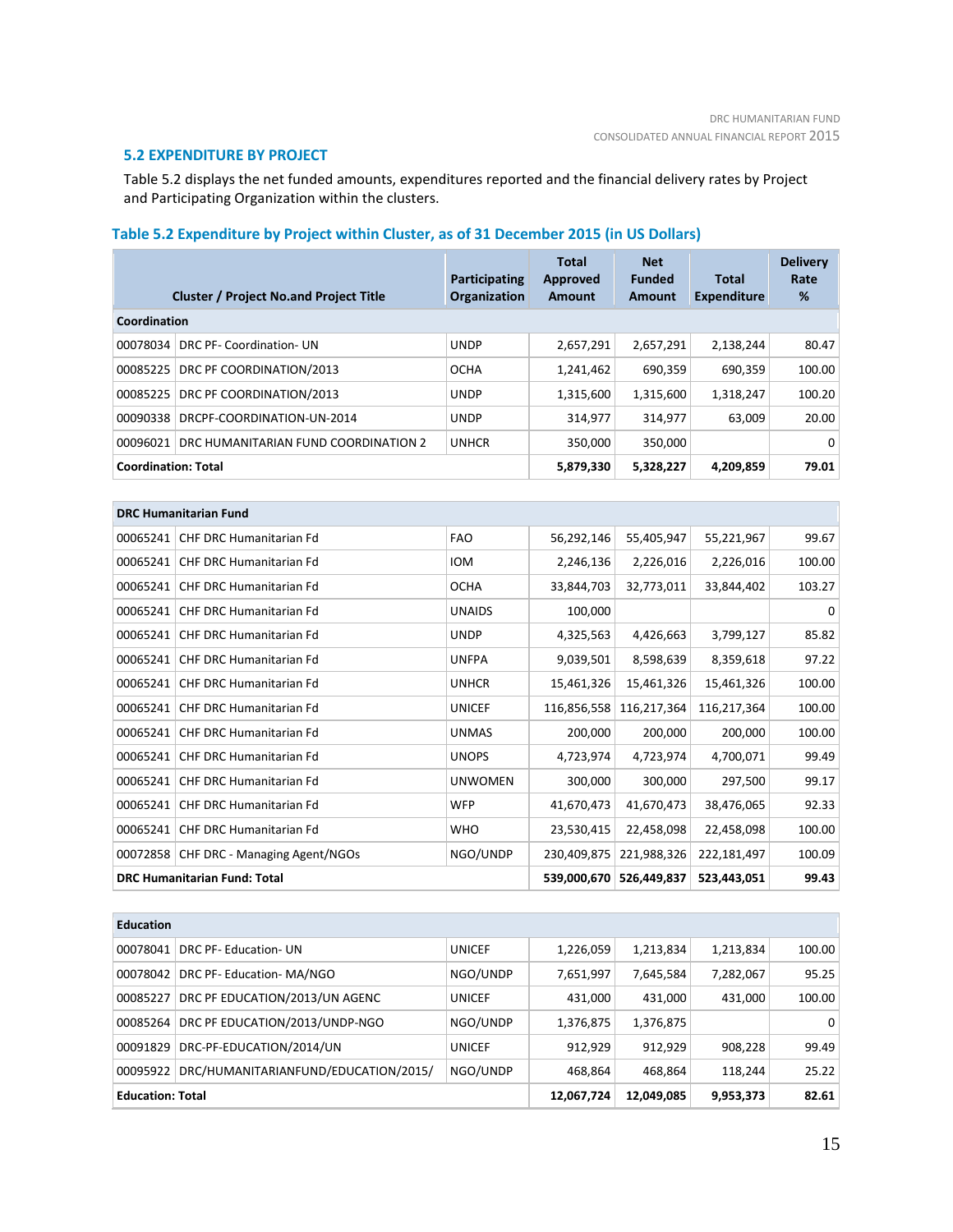| <b>Food Security</b>        |                                |            |            |            |            |        |  |
|-----------------------------|--------------------------------|------------|------------|------------|------------|--------|--|
| 00078035                    | DRC PF- Food Security- UN      | <b>FAO</b> | 11,263,674 | 11,263,674 | 10,591,652 | 94.03  |  |
| 00078043                    | DRC - PF- Food Sec-MA/NGOs     | NGO/UNDP   | 10,862,673 | 10,861,531 | 11,878,503 | 109.36 |  |
| 00085228                    | DRC PF FOOD SEC./2013/UN AGENC | <b>FAO</b> | 2,579,054  | 2,579,054  | 2,531,306  | 98.15  |  |
| 00085228                    | DRC PF FOOD SEC./2013/UN AGENC | <b>WFP</b> | 1,397,198  | 1,397,198  | 1,397,198  | 100.00 |  |
| 00085265                    | DRC PF FOOD SEC./2013/UNDP-NGO | NGO/UNDP   | 5,628,528  | 5,628,338  | 5,618,250  | 99.82  |  |
| 00091762                    | DRC PF FOOD SECURITY/2014/MA/N | NGO/UNDP   | 1,496,195  | 1,496,195  | 1,492,297  | 99.74  |  |
| 00091815                    | DRC-PF/FOODSECURITY/2014/UN    | <b>FAO</b> | 1,000,000  | 1,000,000  | 991,569    | 99.16  |  |
| 00091815                    | DRC-PF/FOODSECURITY/2014/UN    | <b>WFP</b> | 1,100,000  | 1,100,000  | 1,100,000  | 100.00 |  |
| <b>Food Security: Total</b> |                                | 35,327,322 | 35,325,990 | 35,600,775 | 100.78     |        |  |

| <b>Health</b>        |                                      |               |            |            |            |        |
|----------------------|--------------------------------------|---------------|------------|------------|------------|--------|
| 00078038             | DRC PF- Health- UN                   | <b>UNFPA</b>  | 1,388,267  | 1,364,827  | 1,364,827  | 100.00 |
| 00078038             | DRC PF- Health- UN                   | <b>UNICEF</b> | 881,522    | 876,352    | 876,352    | 100.00 |
| 00078038             | DRC PF- Health- UN                   | <b>WHO</b>    | 6,942,487  | 6,935,062  | 6,934,471  | 99.99  |
| 00078044             | DRC - PF- Health - MA/NGOs           | NGO/UNDP      | 10,071,629 | 10,071,535 | 9,534,091  | 94.66  |
| 00085229             | DRC PF HEALTH/2013/UN AGENCIES       | <b>UNFPA</b>  | 646,417    | 637,635    | 637,635    | 100.00 |
| 00085229             | DRC PF HEALTH/2013/UN AGENCIES       | <b>WHO</b>    | 2,447,494  | 2,447,494  | 2,447,493  | 100.00 |
| 00085267             | DRC PF HEALTH/2013/UNDP-NGOS         | NGO/UNDP      | 3,570,567  | 3,535,863  | 3,534,632  | 99.97  |
| 00091763             | DRC PF HEALTH/2014/MA/NGO            | NGO/UNDP      | 528,675    | 528,675    | 528,073    | 99.89  |
| 00091956             | DRC-PF-HEALTH/2014/UN                | <b>WHO</b>    | 990,640    | 990,640    | 986,314    | 99.56  |
| 00096603             | DRC-HUMANITARIANFUN-HEALTH-2015-NGO  | NGO/UNDP      | 1,280,167  | 1,280,167  | 769,988    | 60.15  |
| 00096651             | DRC-HUMANITARIAN-FUND-HEALTH-2015-UN | <b>UNICEF</b> | 1,544,620  | 1,544,620  | 1,532,720  | 99.23  |
| <b>Health: Total</b> |                                      |               | 30,292,485 | 30,212,869 | 29,146,596 | 96.47  |

| <b>Logistics</b>        |                                |            |            |            |            |        |
|-------------------------|--------------------------------|------------|------------|------------|------------|--------|
| 00078045                | DRC PF-Logistics-UN            | <b>WFP</b> | 17,629,153 | 17,629,153 | 12,005,466 | 68.10  |
| 00078046                | DRC - PF -LOGISTIC-MA/NGOs     | NGO/UNDP   | 6,685,585  | 6,332,772  | 6,611,316  | 104.40 |
| 00085230                | DRC PF LOGISTICS/2013/UN AGENC | <b>WFP</b> | 7,028,284  | 7,028,284  | 4,139,476  | 58.90  |
| 00085268                | DRC PF LOGISTICS/2013/UNDP-NGO | NGO/UNDP   | 3,965,989  | 3,965,989  | 3,864,571  | 97.44  |
| 00090973                | DRC PF LOGISTICS/2014/UN       | <b>WFP</b> | 5,604,249  | 5,604,249  | 3,826,744  | 68.28  |
| 00094437                | DRC PF-LOGISTICS/2015/UN       | <b>WFP</b> | 3,189,902  | 3,189,902  | 2,973,784  | 93.22  |
| <b>Logistics: Total</b> |                                |            | 44,103,162 | 43,750,349 | 33,421,356 | 76.39  |

| <b>Multisectoral</b> |                                |               |            |            |            |        |
|----------------------|--------------------------------|---------------|------------|------------|------------|--------|
| 00078047             | DRC PF-Multisector-UN          | <b>OCHA</b>   | 2,000,000  | 1,286,676  | 2,000,000  | 155.44 |
| 00078047             | DRC PF-Multisector-UN          | <b>UNICEF</b> | 30,592,347 | 30,559,729 | 30,559,729 | 100.00 |
| 00078048             | DRC-PF:Multisector-MA/NGOs     | NGO/UNDP      | 15,473,321 | 15.461.703 | 16,074,841 | 103.97 |
| 00085231             | DRC PF MULTISECT/2013/UN AGENC | <b>UNICEF</b> | 8,600,000  | 8,600,000  | 8,595,513  | 99.95  |
| 00085272             | DRC PF MULTISECT/2013/UNDP-NGO | NGO/UNDP      | 13,577,972 | 13,576,112 | 13,554,923 | 99.84  |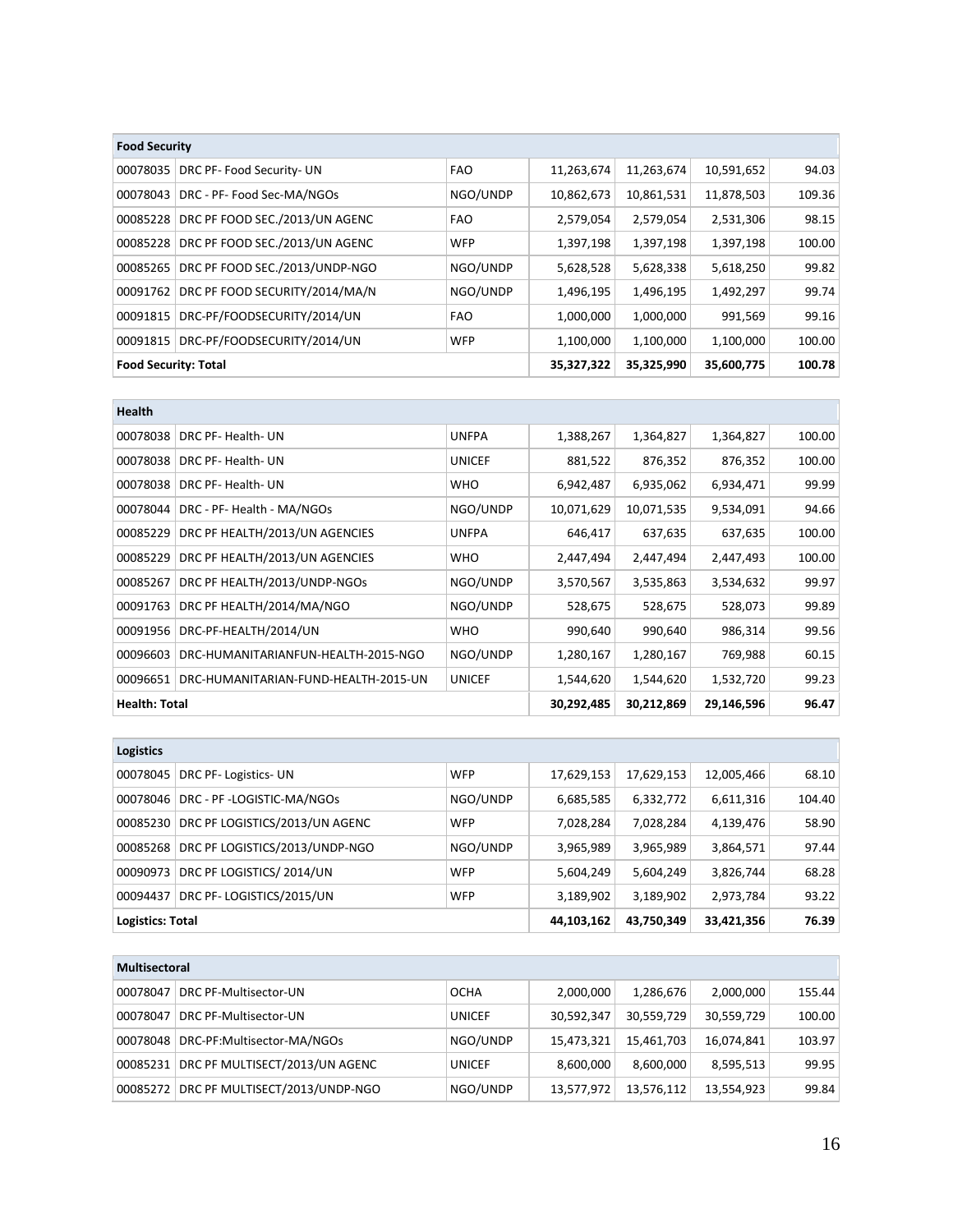| 00090651                    | DRC PF - MULTISECT/2014/UN     | <b>UNFPA</b>  | 331,805     | 331,805     | 322,641    | 97.24  |
|-----------------------------|--------------------------------|---------------|-------------|-------------|------------|--------|
| 00090651                    | DRC PF - MULTISECT/2014/UN     | <b>UNICEF</b> | 6,200,000   | 6,200,000   | 6,040,214  | 97.42  |
| 00090651                    | DRC PF - MULTISECT/2014/UN     | <b>WFP</b>    | 901,889     | 901,889     | 901,354    | 99.94  |
| 00092386                    | DRC/PF/EBOLA/UN/2014           | <b>UNICEF</b> | 712,542     | 712,542     | 712,542    | 100.00 |
| 00094439                    | DRC PF- MULTISECTORIEL/2015/UN | <b>FAO</b>    | 2,117,886   | 2,117,886   | 257,215    | 12.14  |
| 00094439                    | DRC PF- MULTISECTORIEL/2015/UN | <b>UNHCR</b>  | 1,773,811   | 1,773,811   | 1,128,453  | 63.62  |
| 00094439                    | DRC PF- MULTISECTORIEL/2015/UN | <b>UNICEF</b> | 4,583,496   | 4,583,496   | 4,278,563  | 93.35  |
| 00094439                    | DRC PF- MULTISECTORIEL/2015/UN | <b>WFP</b>    | 319,068     | 319,068     | 316,049    | 99.05  |
| 00095424                    | DRCPF MULTICUSTER 2015/MA/NGO  | NGO/UNDP      | 21,808,232  | 21,808,232  | 7,003,892  | 32.12  |
| <b>Multisectoral: Total</b> |                                |               | 108,992,369 | 108,232,949 | 91,745,928 | 84.77  |

| <b>Nutrition</b> |                                       |               |            |            |            |        |
|------------------|---------------------------------------|---------------|------------|------------|------------|--------|
| 00078049         | DRC - Humanitarian Fund: Nutrition-UN | <b>UNICEF</b> | 2,046,120  | 2,046,120  | 2,046,165  | 100.00 |
| 00078050         | DRC - PF-Nutrition -MA/NGOs           | NGO/UNDP      | 12,978,633 | 12,918,951 | 10,562,026 | 81.76  |
| 00085217         | DRC PF NUTRITION/2013/UN AGENC        | <b>UNICEF</b> | 1,769,503  | 1,769,503  | 1,749,995  | 98.90  |
| 00085271         | DRC PF NUTRITION/2013/UNDP-NGO        | NGO/UNDP      | 5,737,873  | 5,729,392  | 5,017,469  | 87.57  |
| 00090652         | DRC PF NUTRITION/2014/MA/NGO          | NGO/UNDP      | 972,762    | 972,762    | 921,223    | 94.70  |
| 00095924         | DRC/PF/NUTRITION/2015/NGO             | NGO/UNDP      | 376,257    | 376,257    | 278,999    | 74.15  |
|                  | <b>Nutrition: Total</b>               |               |            | 23,812,984 | 20,575,878 | 86.41  |

| <b>Protection</b>        |                                      |                                        |           |           |           |        |
|--------------------------|--------------------------------------|----------------------------------------|-----------|-----------|-----------|--------|
| 00078037                 | DRC PF- Protection- MA/NGOs          | NGO/UNDP                               | 8,762,282 | 8,761,889 | 8,329,802 | 95.07  |
| 00078051                 | DRC - PF- Protection-UN              | <b>UNHABITAT</b>                       | 571,996   | 571,996   | 572,033   | 100.01 |
| 00078051                 | DRC - PF- Protection-UN              | <b>UNHCR</b>                           | 2,622,479 | 2,622,479 | 2,622,479 | 100.00 |
| 00078051                 | DRC - PF- Protection-UN              | <b>UNICEF</b>                          | 655,946   | 655,061   | 655,061   | 100.00 |
| 00085219                 | DRC PF PROTECTION/2013/UNDP-NG       | NGO/UNDP                               | 2,448,432 | 2,442,298 | 2,178,451 | 89.20  |
| 00085232                 | DRC PF PROTECTION/2013/UN AGEN       | <b>UNHABITAT</b>                       | 1,842,161 | 1,842,161 | 1,845,152 | 100.16 |
| 00085232                 | DRC PF PROTECTION/2013/UN AGEN       | <b>UNHCR</b>                           | 825,471   | 825,471   | 825,471   | 100.00 |
| 00085232                 | DRC PF PROTECTION/2013/UN AGEN       | <b>UNMAS</b>                           | 200,000   | 200,000   | 200,000   | 100.00 |
| 00091764                 | DRC PF PROTECTION/2014/MA/NGO        | NGO/UNDP                               | 1,865,565 | 1,865,565 | 1,845,897 | 98.95  |
| 00096604                 | DRC-HUMANITARIANFUND-PROTECTION-2015 | NGO/UNDP                               | 699,237   | 699,237   | 480,262   | 68.68  |
| <b>Protection: Total</b> |                                      | 19,554,608<br>20,493,569<br>20,486,157 |           | 95.45     |           |        |

|          | <b>Shelter and Non-Food Items</b>    |               |            |            |            |        |
|----------|--------------------------------------|---------------|------------|------------|------------|--------|
| 00078052 | DRC - PF-NFI-UN                      | <b>UNHCR</b>  | 1,790,846  | 1,790,846  | 1,790,846  | 100.00 |
| 00078052 | DRC - PF-NFI-UN                      | <b>UNICEF</b> | 781,433    | 773,761    | 773,761    | 100.00 |
| 00078053 | DRC-PF-NFI-MA/NG0s                   | NGO/UNDP      | 17,448,809 | 17,433,921 | 16,981,163 | 97.40  |
| 00085273 | DRC PF SHELTER-NFI/2013/UNDP-N       | NGO/UNDP      | 6,463,540  | 6,417,907  | 6,417,907  | 100.00 |
| 00091766 | DRC PF SHELTER AND NON FOOD IT       | NGO/UNDP      | 538,191    | 537,959    | 537,959    | 100.00 |
| 00091830 | DRC-PF-SHELTERANDNFI/2014/UN         | <b>UNHCR</b>  | 272,342    | 272,342    | 272,342    | 100.00 |
| 00095925 | DRF/HUMANITARIANFUND/SHELTERANDNOFOO | NGO/UNDP      | 1,394,377  | 1,394,377  | 1,302,026  | 93.38  |

÷,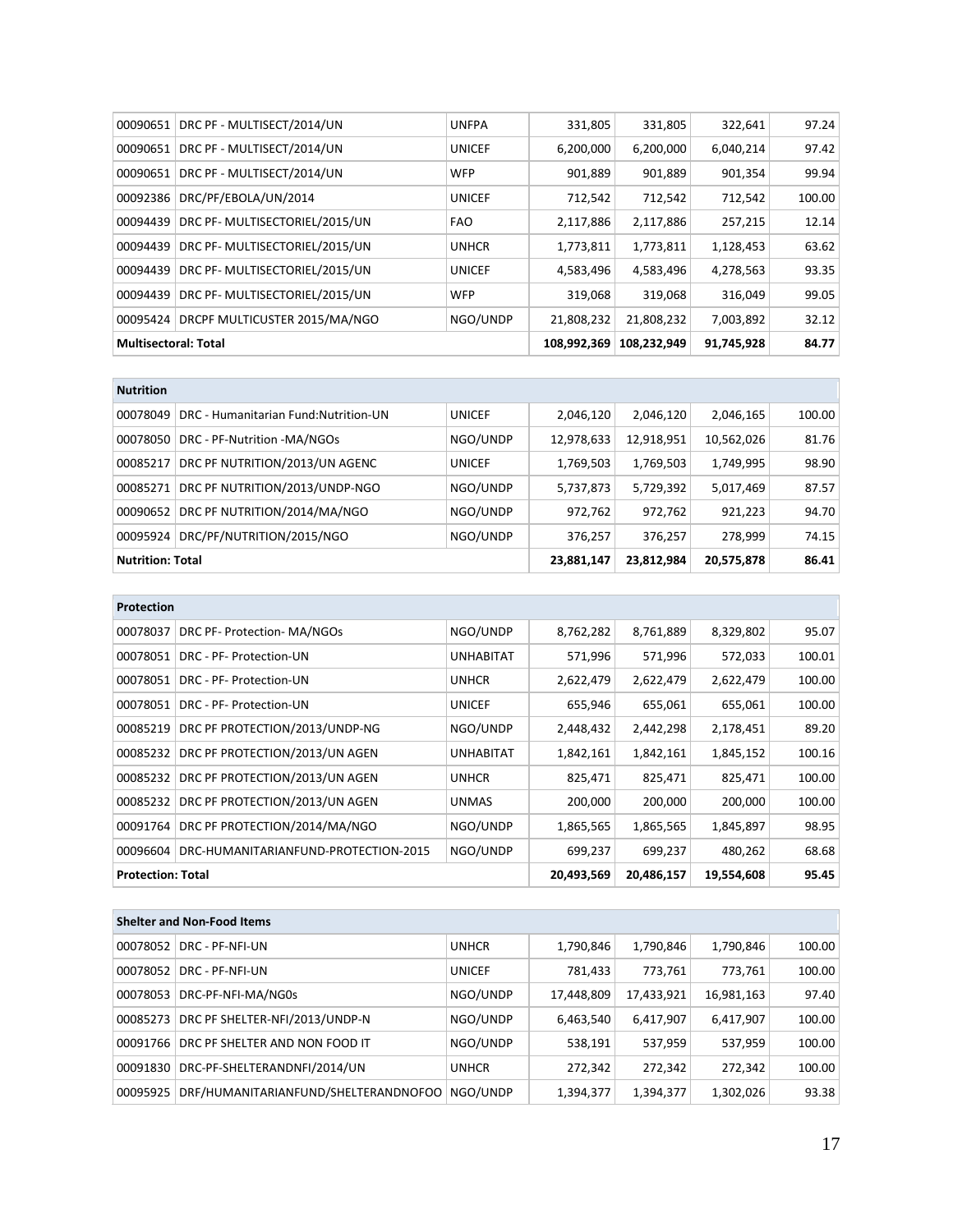| <b>Shelter and Non-Food Items: Total</b> |                                            | 28,689,539    | 28,621,113  | 28,076,004  | 98.10       |        |  |
|------------------------------------------|--------------------------------------------|---------------|-------------|-------------|-------------|--------|--|
|                                          |                                            |               |             |             |             |        |  |
| <b>Water Sanitation and Hygiene</b>      |                                            |               |             |             |             |        |  |
| 00078055                                 | DRC-PF-WASH-UN                             | <b>UNICEF</b> | 590.640     | 589,058     | 589,058     | 100.00 |  |
| 00078056                                 | DRC-PF - WASH - MA/NGO's                   | NGO/UNDP      | 24,115,656  | 24,078,525  | 23,871,278  | 99.14  |  |
| 00085218                                 | DRC PF WASH/2013/UNDP-NGOS                 | NGO/UNDP      | 8,951,982   | 8,951,982   | 8,549,003   | 95.50  |  |
| 00091765                                 | DRC PF WASH/2014/MA/NGO                    | NGO/UNDP      | 1,746,445   | 1,746,445   | 1,722,598   | 98.63  |  |
| 00095926                                 | DRC/HUMANITARIANFUND/WASH/2015/NGO         | NGO/UNDP      | 1,421,181   | 1,421,181   | 1,391,404   | 97.90  |  |
|                                          | <b>Water Sanitation and Hygiene: Total</b> |               | 36,825,904  | 36,787,191  | 36,123,340  | 98.20  |  |
|                                          |                                            |               |             |             |             |        |  |
| <b>Grand Total</b>                       |                                            |               | 885,553,220 | 871,056,750 | 831,850,768 | 95.50  |  |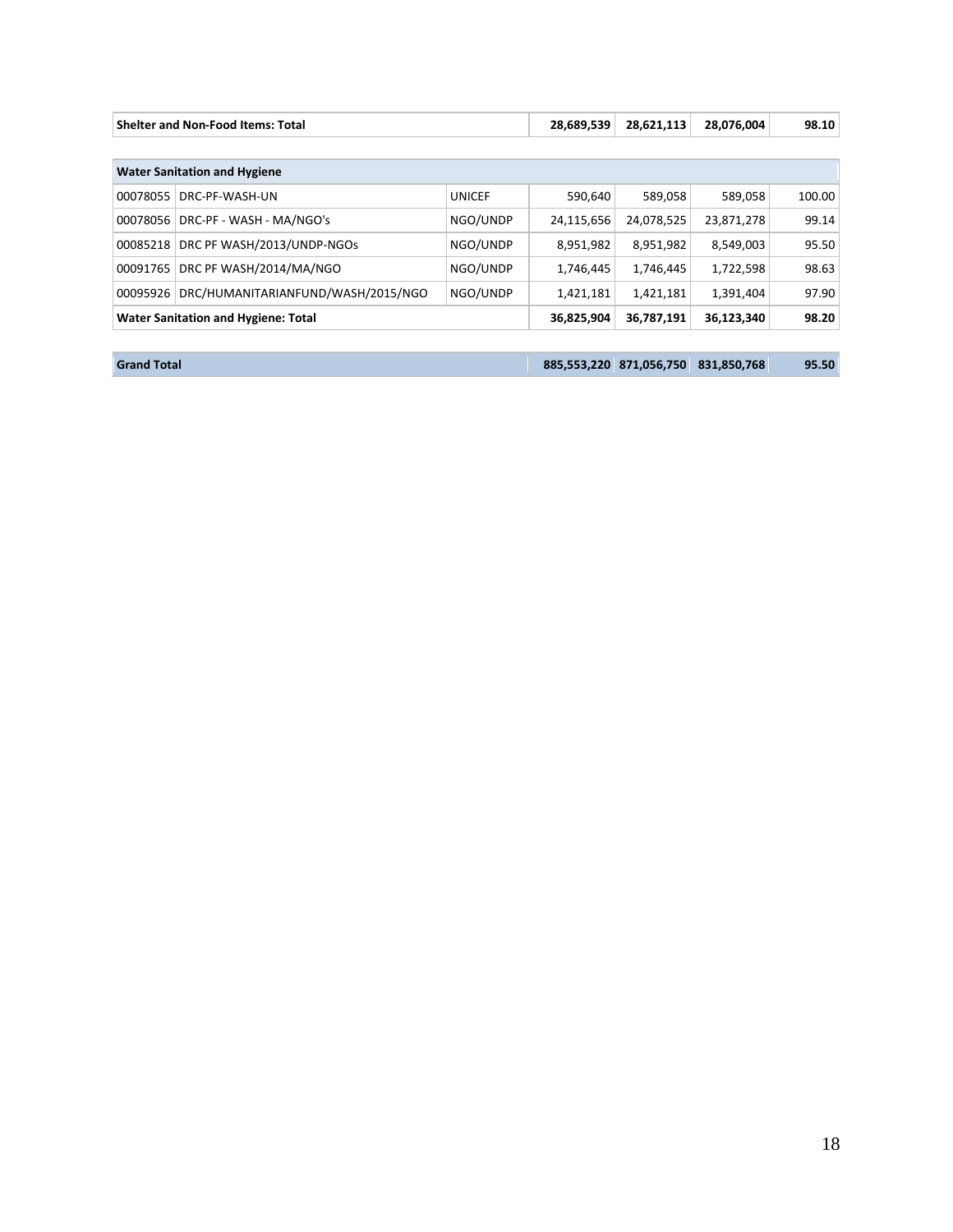# **5.3 EXPENDITURE REPORTED BY CATEGORY**

Project expenditures are incurred and monitored by each Participating Organization and are reported as per the agreed categories for inter-agency harmonized reporting. In 2006 the UN Development Group (UNDG) established six categories against which UN entities must report inter-agency project expenditures. Effective 1 January 2012, the UN Chief Executive Board (CEB) modified these categories as a result of IPSAS adoption to comprise eight categories. All expenditure incurred prior to 1 January 2012 have been reported in the old categories; post 1 January 2012 all expenditure are reported in the new eight categories. The old and new categories are noted to the right.

Table 5.3 reflects expenditure reported in the UNDG expense categories. Where the Fund has been operational pre and post 1 January 2012, the expenditures are reported using both categories. Where a Fund became operational post 1 January 2012, only the new categories are used.

## **2012 CEB Expense Categories**

- 1. Staff and personnel costs
- 2. Supplies, commodities and materials
- 3. Equipment, vehicles, furniture and depreciation
- 4. Contractual services
- 5. Travel
- 6. Transfers and grants
- 7. General operating expenses
- 8. Indirect costs

\_\_\_\_\_\_\_\_\_\_\_\_\_\_\_\_\_\_\_\_\_\_

#### **2006 UNDG Expense Categories**

- 1. Supplies, commodities, equipment & transport
- 2. Personnel
- 3. Training counterparts
- 4. Contracts
- 5. Other direct costs
- 6. Indirect costs

## **Table 5.3. Expenditure by UNDG Budget Category, as of 31 December 2015 (in US Dollars)**

|                                                      | <b>Expenditure</b>                      |                                            |                 |                                                     |
|------------------------------------------------------|-----------------------------------------|--------------------------------------------|-----------------|-----------------------------------------------------|
| Category                                             | <b>Prior Years</b><br>as of 31-Dec-2014 | <b>Current Year</b><br><b>Jan-Dec-2015</b> | <b>Total</b>    | <b>Percentage of Total</b><br><b>Programme Cost</b> |
| Supplies, Commodities, Equipment and Transport (Old) | 119,919,305                             |                                            | 119,919,305     | 15.53                                               |
| Personnel (Old)                                      | 46,978,135                              |                                            | 46,978,135      | 6.08                                                |
| Training of Counterparts(Old)                        | 4,952,458                               |                                            | 4,952,458       | 0.64                                                |
| Contracts (Old)                                      | 93,222,104                              |                                            | 93,222,104      | 12.07                                               |
| Other direct costs (Old)                             | 260,259,275                             |                                            | 260,259,275     | 33.70                                               |
| Staff & Personnel Cost (New)                         | 6,095,461                               | 1,283,126                                  | 7,378,587       | 0.96                                                |
| Suppl, Comm, Materials (New)                         | 15,612,345                              | 3,078,169                                  | 18,690,513      | 2.42                                                |
| Equip, Veh, Furn, Depn (New)                         | 7,630,904                               | 785,870                                    | 8,416,774       | 1.09                                                |
| Contractual Services (New)                           | 24,440,010                              | 8,208,348                                  | 32,648,358      | 4.23                                                |
| Travel (New)                                         | (214, 186, 278)                         | 1,074,269                                  | (213, 112, 010) | (27.59)                                             |
| Transfers and Grants (New)                           | 335,096,450                             | 21,447,908                                 | 356,544,358     | 46.16                                               |
| <b>General Operating (New)</b>                       | 30,417,609                              | 6,033,664                                  | 36,451,273      | 4.72                                                |
| <b>Programme Costs Total</b>                         | 730,437,777                             | 41,911,354                                 | 772,349,130     | 100.00                                              |
| <sup>1</sup> Indirect Support Costs Total            | 58,557,535                              | 944,103                                    | 59,501,638      | 7.70                                                |
| <b>Total</b>                                         | 788,995,312                             | 42,855,456                                 | 831,850,768     |                                                     |

**<sup>1</sup>** Indirect Support Costs charged by Participating Organization, based on their financial regulations, can be deducted upfront or at a later stage during implementation. The percentage may therefore appear to exceed the 7% agreed-upon for on-going projects. Once projects are financially closed, this number is not to exceed 7%.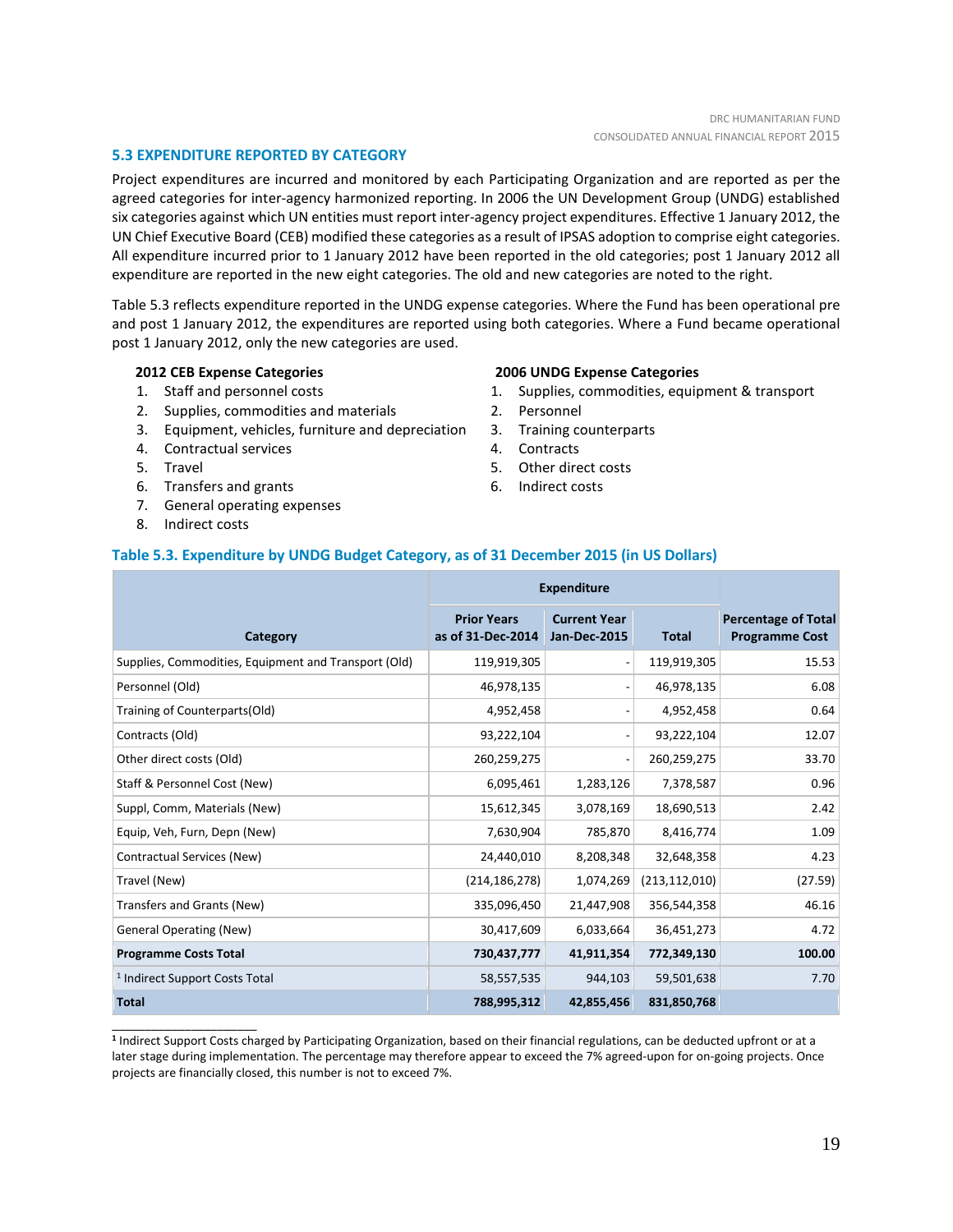#### **6. COST RECOVERY**

Cost recovery policies for the Fund are guided by the applicable provisions of the Terms of Reference, the MOU concluded between the Administrative Agent and Participating Organizations, and the SAAs concluded between the Administrative Agent and Contributors, based on rates approved by UNDG.

The policies in place, as of 31 December 2015, were as follows:

- **The Administrative Agent (AA) fee:** one percent is charged at the time of contributor deposit and covers services provided on that contribution for the entire duration of the Fund. In the reporting period US\$ 407,899 was deducted in AA-fees. Cumulatively, as of 31 December 2015, US\$ 9,232,065 has been charged in AA-fees.
- **Indirect Costs of Participating Organizations:** Participating Organizations may charge seven percent indirect costs. In the current reporting period US\$ 944,103 was deducted in indirect costs by Participating Organizations. Cumulatively, indirect costs amount to US\$ 59,501,638 as of 31 December 2015.

#### **7. ACCOUNTABILITY AND TRANSPARENCY**

In order to effectively provide fund administration services and facilitate monitoring and reporting to the UN system and its partners, the MPTF Office has developed a public website, the MPTF Office GATEWAY [\(http://mptf.undp.org\)](http://mptf.undp.org/). Refreshed in real time every two hours from an internal enterprise resource planning system, the MPTF Office GATEWAY has become a standard setter for providing transparent and accountable trust fund administration services.

The GATEWAY provides financial information including: contributor commitments and deposits, approved programme budgets, transfers to and expenditures reported by Participating Organizations, interest income and other expenses. In addition, the GATEWAY provides an overview of the MPTF Office portfolio and extensive information on individual Funds, including their purpose, governance structure and key documents. By providing easy access to the growing number of narrative and financial reports, as well as related project documents, the GATEWAY collects and preserves important institutional knowledge and facilitates knowledge sharing and management among UN Organizations and their development partners, thereby contributing to UN coherence and development effectiveness.

# **8. DIRECT COSTS**

The Fund governance mechanism may approve an allocation to a Participating Organization to cover costs associated with Secretariat services and overall coordination, as well as Fund level reviews and evaluations. These allocations are referred to as 'direct costs'. In 2015, direct costs amounted to US\$ 2,443,161. Table 8 displays the direct costs' net funded amounts and expenditures reported by Participating Organizations: